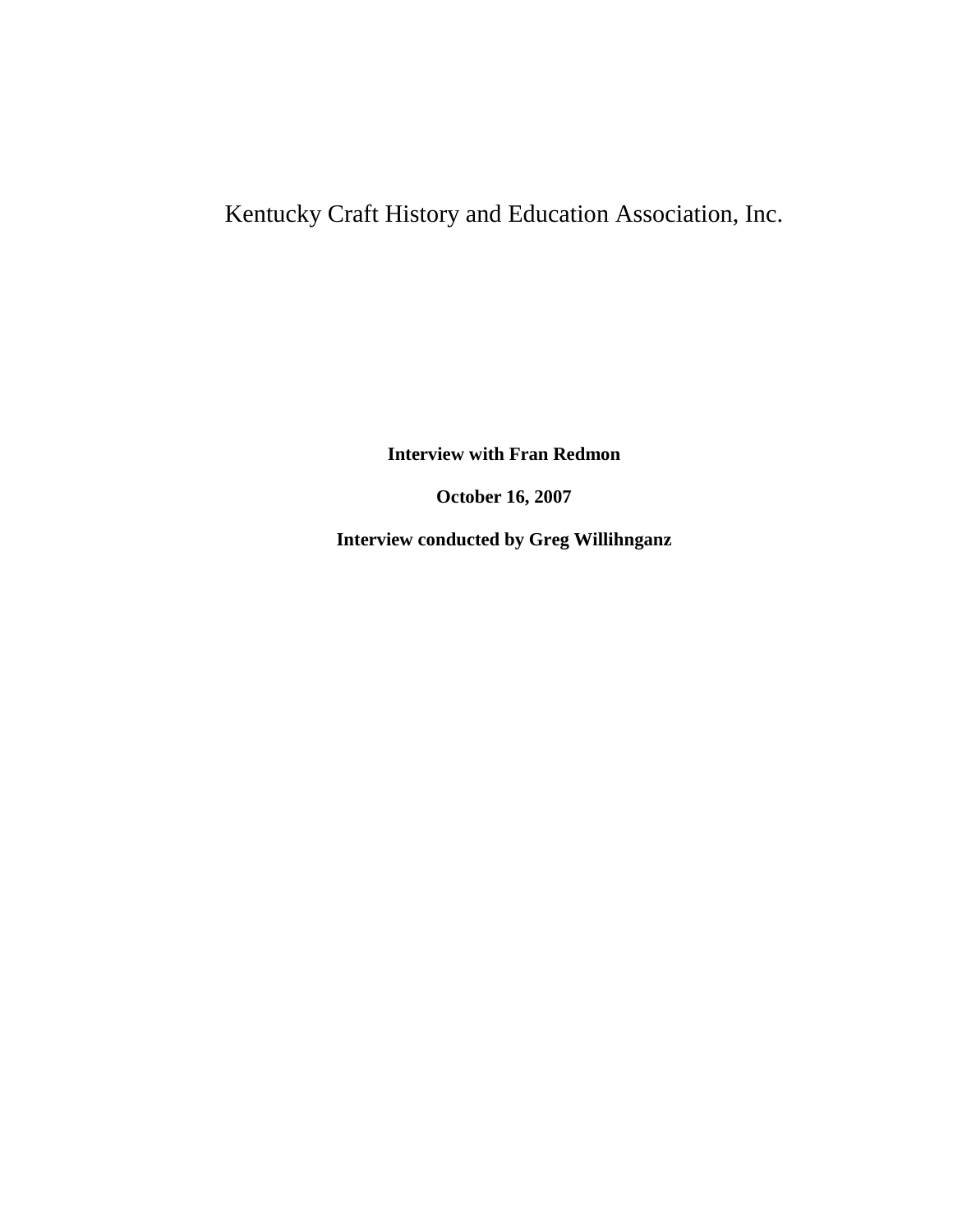WILLIHNGANZ: First . . . I like to just . . . talk with you, Fran, about – and I sort of, my interview style, if you will is a little loose.

REDMON: That's fine.

WILLIHNGANZ: Sometimes I talk a little bit about . . .

REDMON: Conversational?

WILLIHNGANZ: things I've heard, it's a little more conversational, and you know, what we're doing here is not investigative reporting. What . . .

REDMON: Right.

WILLIHNGANZ: . . . we're interested in is basically painting a good portrait of the artist and the Guild itself . . .

REDMON: Yeah.

WILLIHNGANZ: ... with the hopes that we can get some funding and then do something that will promote the Guild further in the future. And that's basically what we are doing. So I'd like to start out if we could, just talking a little bit about you as a, a crafts person, an artist and what you've done? Maybe you could . . .

REDMON: Just me personally, outside . . .

WILLIHNGANZ: Yeah.

REDMON: . . . of my wor . . . my career?

WILLIHNGANZ: Well I'd like to, including your career aspects, that touch on that as well, and, you know, just tell me . . . give me a sort of a rough idea.

REDMON: Because you know, I am not a working artist . . .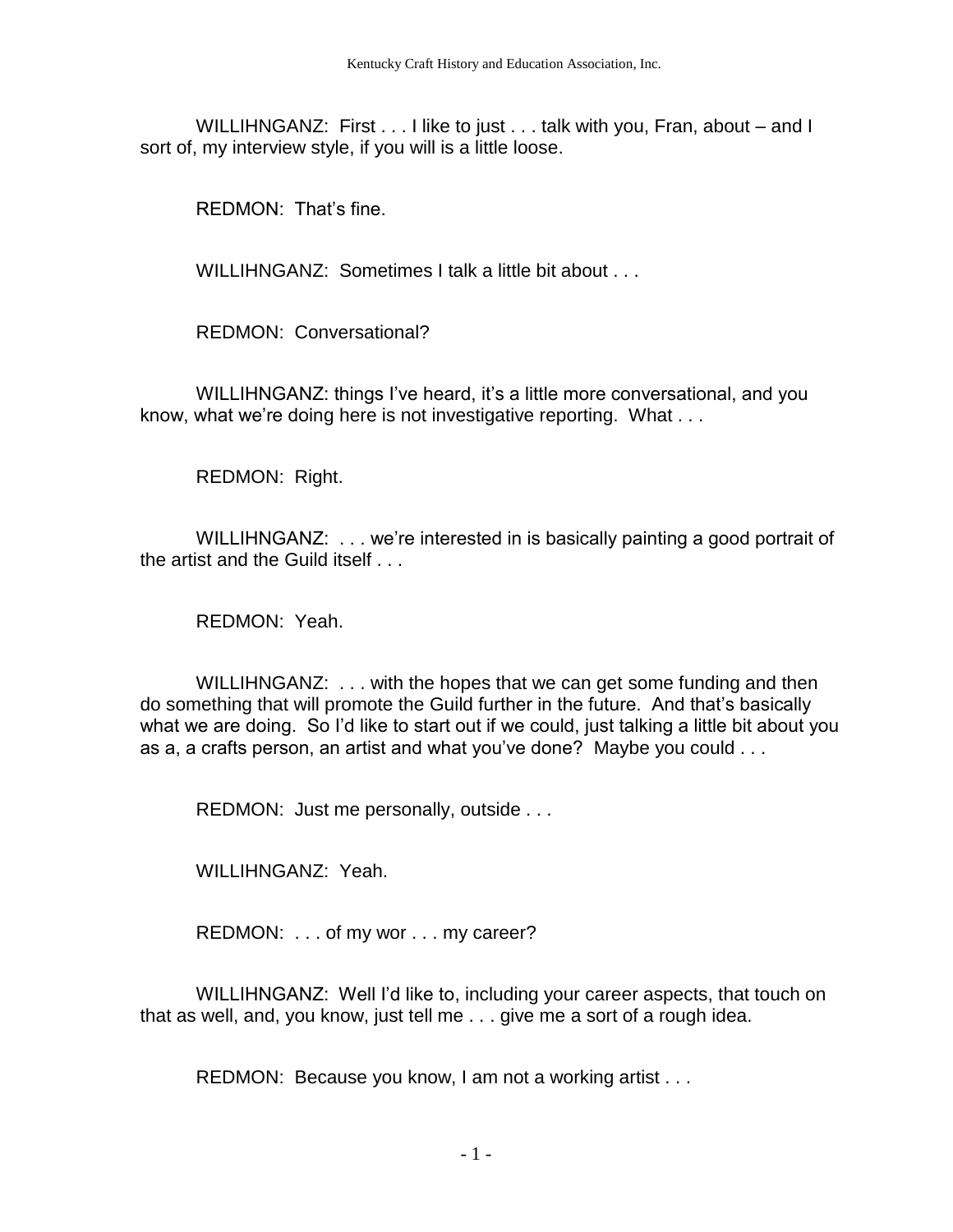WILLIHNGANZ: Right – well . . .

REDMON: . . . per se.

WILLIHNGANZ: Well . . .

REDMON: Okay.

WILLIHNGANZ: ... frankly ...

REDMON: I have the training, but . . .

WILLIHNGANZ: It shocks me how few of the people that I have met are working artists [Laughter – Redmon]. I mean, they are either teachers, or they're . . . they are in some other field, and I, you know, I talked to . . . I think his name is Neal, I can't think of his last name now, but he is, you know, full time furniture maker. He builds furniture. Then he does his glass sculpture that are just whoa, they're terrific!

REDMON: Oh, you're talking about Dan Barnes?

WILLIHNGANZ: That's who I am talking about!

REDMON: Neil Dan Barnes.

WILLIHNGANZ: Yeah.

REDMON: Yeah.

WILLIHNGANZ: Yeah. And . . . you know, he is a terrific individual.

REDMON: Yeah, he is great.

WILLIHNGANZ: . . . and fascinating stuff that he does, very impressive stuff!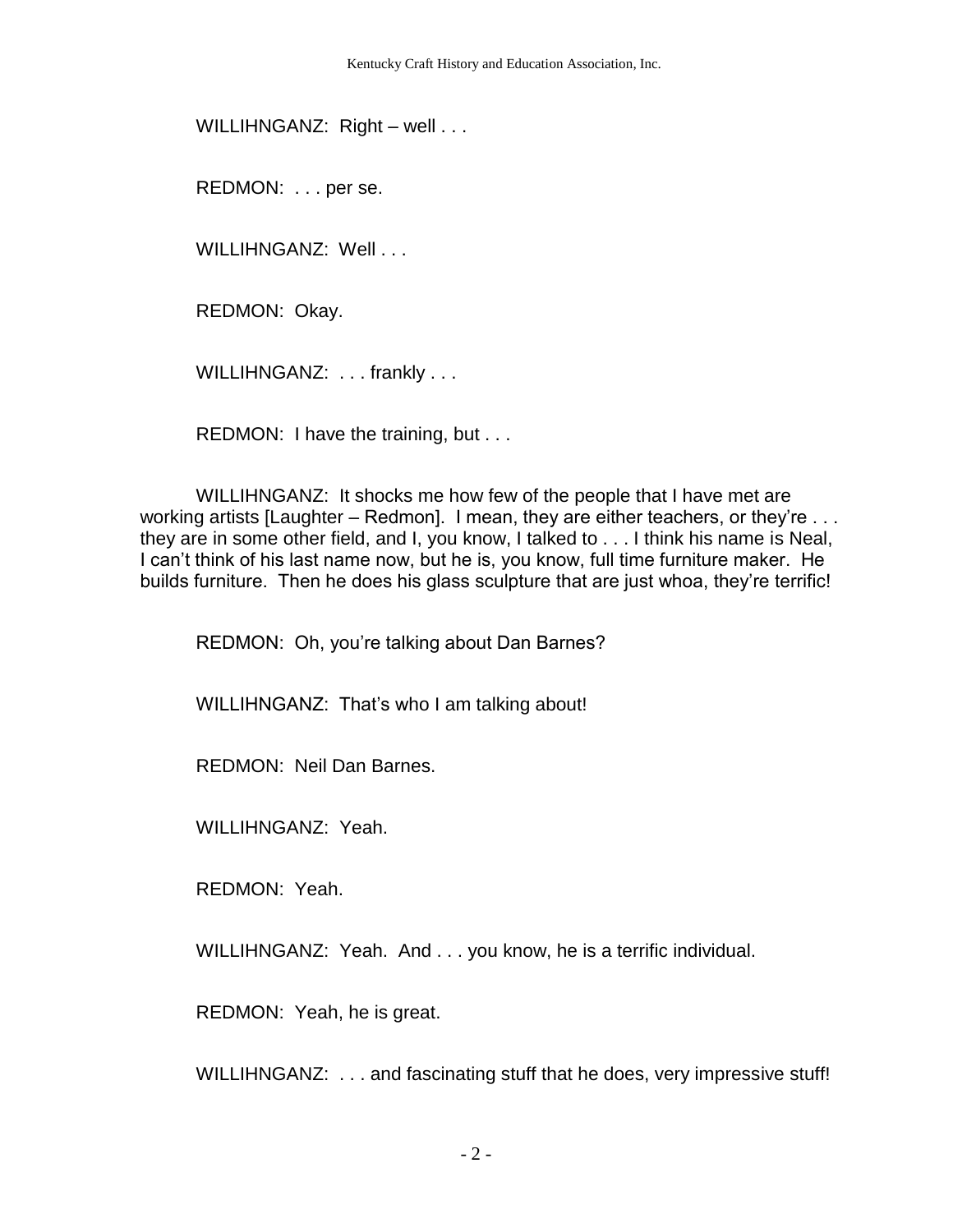REDMON: He is, he is doing so well.

WILLIHNGANZ: Yeah. Well he is, he is interesting . . .

REDMON: Yeah [Chuckling].

WILLIHNGANZ: . . . at any rate, tell me how you got into crafts?

REDMON: Yeah. I think my training, my interest in the arts is certainly what led me into having an ima . . . and more of an administrative role in the arts in Kentucky, but I was . . . inclined to be in the arts from an early age. I went to Western Kentucky University, majored in commercial art. That was my intent to be a commercial artist. A new program there what they really did was combine components of programs from different departments. I took classes in studio art, had a major studio in weaving, and we took mass communications classes and industrial education classes to create a commercial art. So, it's a little different than, in what you might get in graphic arts today, but . . . certainly that was my background. My first job was with the State of Kentucky in the Creative Services Agency. That's where I met my husband Garry, coincidentally. Yeah, that's how I got my job in the state government and through a series of reorganizations. This program was begun under John Y. Brown's administration, when his wife, Phyllis took a direct interest in the crafts of the state. And as most first ladies do, they have somewhat of a personal campaign. So she hung her hat on the crafts of the state and decided to promote them, and I was in the right place at the right time and, and evolved into the, the job that eventually c . . . became Director of the Kentucky Craft Marketing Program.

WILLIHNGANZ: Okay.

REDMON: That's a nutshell [Chuckling] version of it, so.

WILLIHNGANZ: And then what was your involvement with the Guild, and when did that begin?

REDMON: Well, coming into this program . . . the Guild had such a history in the state. When you look at the state of Kentucky and what was in place, there was really a great foundation of, of arts, history, support for crafts, working cooperatives in the state, and the Guild was at the forefront of what had been done historically with crafts in the state. I was very aware of the Guild, having seen their – my first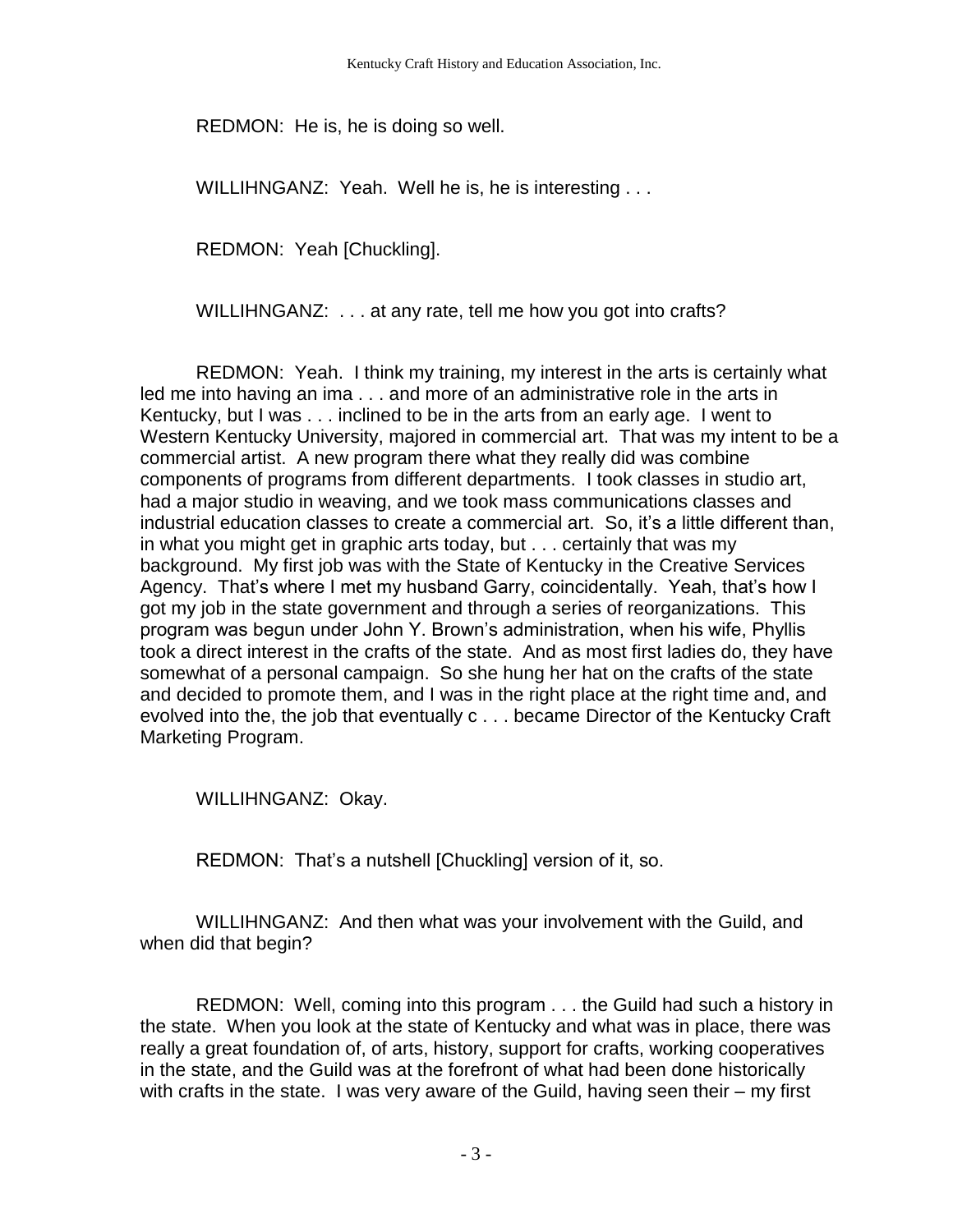awareness with their store there in, in Chevy-Chase, and that was, had brought to my attention the fact that there were a lot of working artists across the state of Kentucky…certainly very much involved in the early years, going to the Guild fairs as a way of resourcing crafts people in the state for the work that we did, and, you know, using that as a resource to bring in buyers and other people that we were working with, magazines to present the work to the state.

WILLIHNGANZ: Okay.

[Door knocking sounds]

REDMON: (unintelligible) ring the doorbell? (unintelligible). Isn't it always the way?

WILLIHNGANZ: Do you need to answer that?

REDMON: No, Garry will get it.

WILLIHNGANZ: Okay.

REDMON: Garry?

WILLIHNGANZ: We can stop for a moment . . .

REDMON: (Put it on pause then?)

WILLIHNGANZ: ... if you want to get that. Okay, you can go ahead.

REDMON: I, I think I lost my place [ Chuckles – Willihnganz]. We were talking about the Kentucky Guild and, and the, the involvement that I've had with the Guild. Many of the . . . working artisans in the state were certainly juried members of the Kentucky Guild, and when we set up the jury process for the Kentucky State Program, we certainly looked at the work that the Kentucky Guild had done. We used their members as jurors. In the early years, we partnered with the Guild on some workshop programming, knew about the . . . the Guild train, learned about that . . . attended some of their events. So, there were partnerships with the Guild through the years that we, we certainly developed and worked on developing.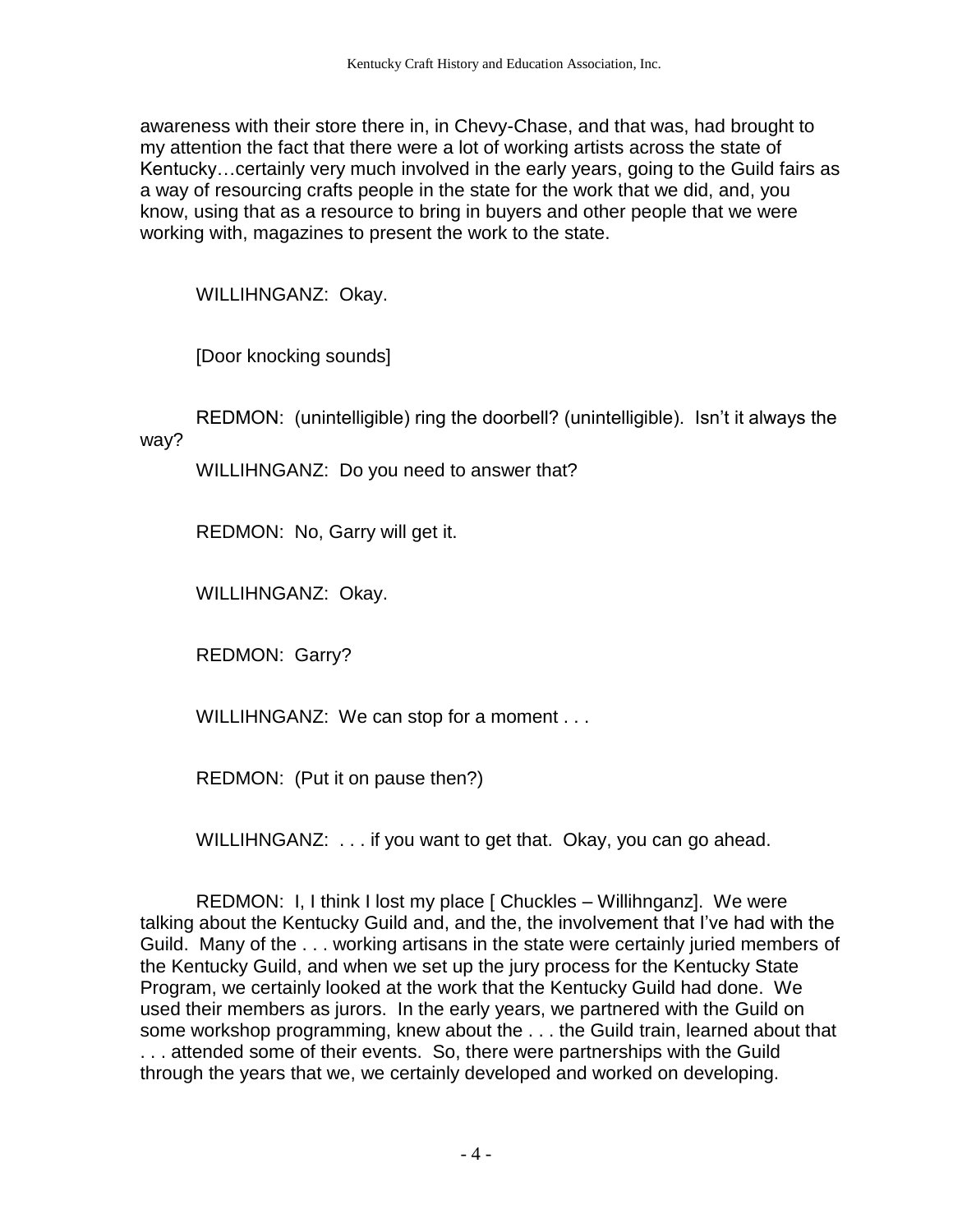WILLIHNGANZ: Okay. And . . . as you've looked at the history of . . . of arts and crafts development in Kentucky, how have other agencies impacted on the Guild and vice versa?

REDMON: Well, I think one of the unique things about the state of Kentucky in regard to this activity, the work to support artists and craftsmen, is there, that there has been a strong working collaboration between the different groups. The Guild certainly was one of the first, one of the most established programs. So, we all relied heavily on that interaction, and the approach that I think we had for most of us, as new programs got started, things like the Kentucky Artisan Heritage Trails, or the Kentucky School of Craft, was to always use that foundation of, of work that existed as a place to begin and to interact in our program rather, to be in a more competitive. I know the Kentucky Guild . . . you know, has…relied on grants from the Kentucky Arts Council, and I think they were probably closely involved with the work that was done to set up the artisan center in Berea, working closely with the center there at Eastern Kentucky University for some of the new programming that has been done in the state.

WILLIHNGANZ: Tell me more about what your role has been, what you've actually done on this whole development process.

REDMON: The, the impetus for the program . . . the craft program, was a series of department store promotions that Phyllis George initiated, and that sort of, just kind of brought to our attention the needs of the, the crafts people in the state. We were expecting them at that stage to be, be and act as business people, and most of them really weren't. They had been doing this work more as a hobby, sort of selling to friends and neighbors and . . . attending some local fairs and festivals, and all of the sudden, we were thrusting them into a national spotlight, and getting a lot of national attention from this. So, it brought to our attention, one, the potential from marketing this work, but, in the immediate, more of a need to ha . . . assist them in their own development. And, the focus of the programming at the state level, was to try to develop those skills, to provide the resources that they needed, to, to be a working professional, and to help them be prepared to respond to many of the opportunities that were coming our way, through this type of national promotion. So, the focus of the Kentucky Craft Marketing program was geared more toward marketing outside the state, marketing directly to shops and retailers and magazines and catalogs and things like that. So, that was the ho . . . that was a new frontier, in terms of the work that had been done in the state to that point. But, it was all a building block . . . from what was there already. I don't think we could have done the work that we were able to do, had there not been a strong Kentucky Guild, which had built a base of support for artists in the state, had given them a voice. The reputation of Berea, that was tied to the college, and the Guild, and the fairs there, people all over the country – when we went to New York from the very beginning, a lot of people would come into our displays, our booth area and say, is all this work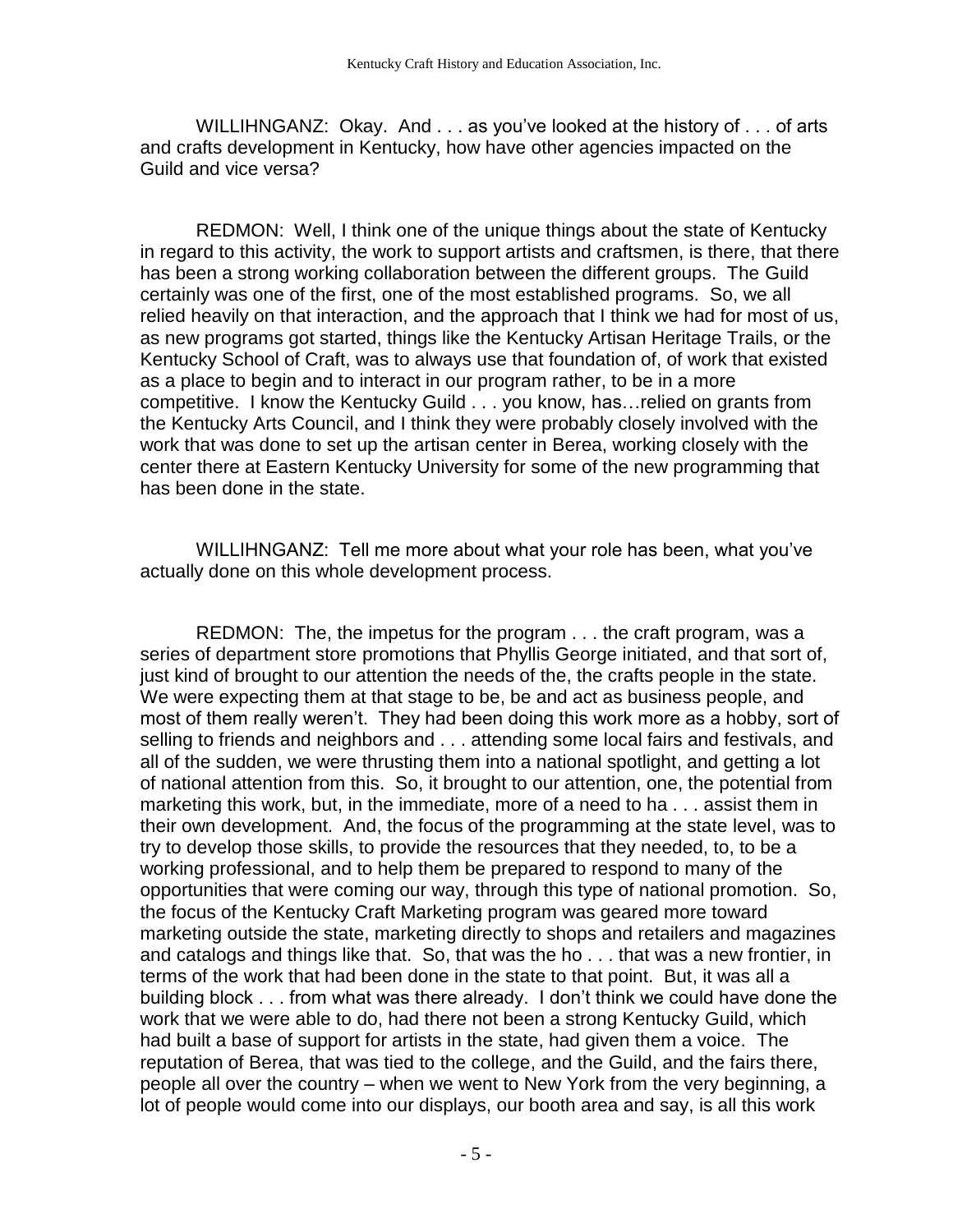from Berea? And I think a lot of the reputation from the state as a craft center was because of the city of Berea, the existence of the Kentucky Guild, and the work of Berea College in the field of crafts. So that, that was inherent to the work we did. Just as I've heard Victoria Fiaro say that she could not have done the work with the Kentucky Artisans Center in promoting such a large inventory of products to tourists, had the Kentucky Craft Marketing program not been in existence, and been able to develop for twenty years the artist capacity to take advantage. So, it seems like each thing had sort of naturally . . . built on the one that, that came before.

WILLIHNGANZ: Now you said that – you were talking about a national interest in Kentucky crafts and whatnot, did the, the c . . . the Guild's craft train have any kind of impact nationally? I've – my impression was that this was primarily within the state and that's . . .

REDMON: No. I don't think at that time it did. I don't know that – that was before my time.

WILLIHNGANZ: Right.

REDMON: I don't know how aware people were about that. Probably it did have more of an impact. It, within the state of making people aware that we had this strong tradition, and I think that's what the Guild had done. They made the people of the state aware that we had the, this range and quality of artists working here. There was a respect for that, and a pride in that that came a lot from the Guild, Guild's work, and I, and again I think we were just able to sort of ratchet it up to maybe not a better level but to a, a different level of promotion.

WILLIHNGANZ: Mm-mm. Has it pretty much been a steady progression in terms of interests and support for craftwork and . . . craft marketing?

REDMON: I think it's been a r . . . you know, really amazing that state government support continued as long as it has. Usually a, a, it's not atypical for what a new governor begins for the next one to come in, if they see that as a pet project of a former administration, they may tend to walk away from it. But what happened in this case is that, the, administration that followed actually chose to support it and enhance it, and to, to have that continuation in state government is sometimes unusual. But I think it seemed, it clicked, it clicked on a lots of level, it clicks on . . . you know, in looking at economic development, it relates to the tourism industry, and with the direction that the state's been going in, with changes and the coal economy, and tobacco farming, and this need for so . . . sort of alternative resources in our state. Tourism is one of the areas that the state focuses on, it's our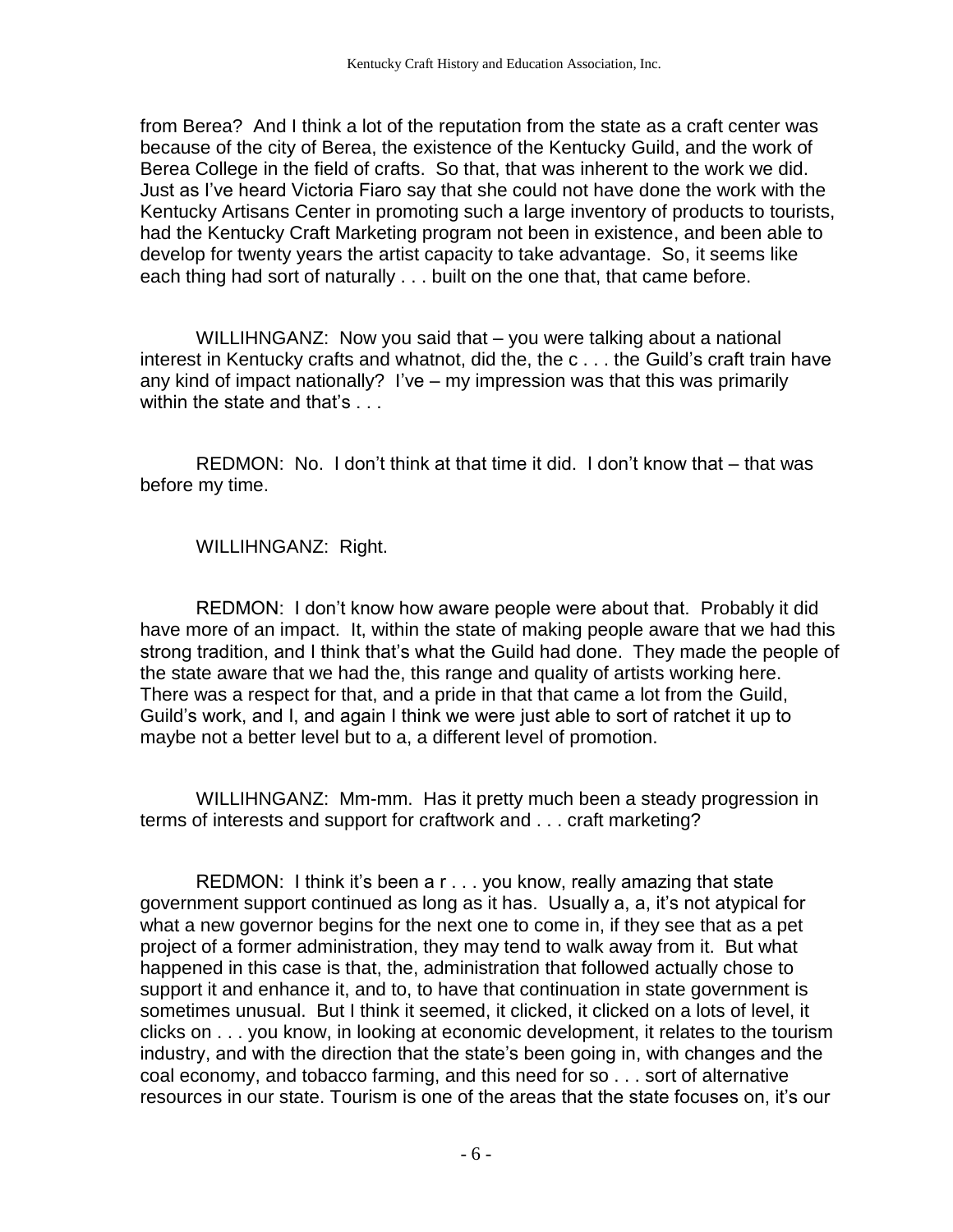third largest industry. The arts and culture have become a big focus of tourism in Kentucky, because that's one of our strength and that's one of our draws. We are not a destination state per se, we are not some place where people set out to go, but as things like cultural heritage have been, become more popular to tourists, we were able to capitalize on the interest in crafts as part of that, and the fact that we had such a strong foundation of work that had gone on when those opportunities came along we were better prepared.

WILLIHNGANZ: The crafts work now seems (Clears throat) almost . . . oriented to a more mass market than it's ever been before, and I look at organizations that are sort of . . . what I would call halfway between manufacturers and actual artisans, and . . . we have various . . . Louisville Pottery, for instance . . .

REDMON: Right.

WILLIHNGANZ: . . . and those types of operations where they make a craftwork but they mass produce . . .

REDMON: Right.

WILLIHNGANZ: . . . essentially, although they do a lot of it by hand.

REDMON: Right.

WILLIHNGANZ: And . . . do you feel like these types of businesses are actually increasing the awareness of crafts in the participation, in the process, or does it basically take the plat . . . place of what would be produced by individual artisans?

REDMON: I don't think it takes the place of it, I think the p . . . the market is, is really bigger than the supply could ever meet? If anything, we probably could have more producers? So an artist may tell you differently than that, but the other thing that's happened is that the diversification of the market place has changed a lot too, and even if you look within the craft field, there is a range of people who do more very production oriented up into more one of the kind, like Dan Barnes you mentioned, his pieces are, are not very production oriented, but he is doing very well. That's a different niche of the market. So the market has sort of diversified because of the expended interest in craft. What's sort of happening now, and it's happened before bec . . . during, when you've had an economic recession as we did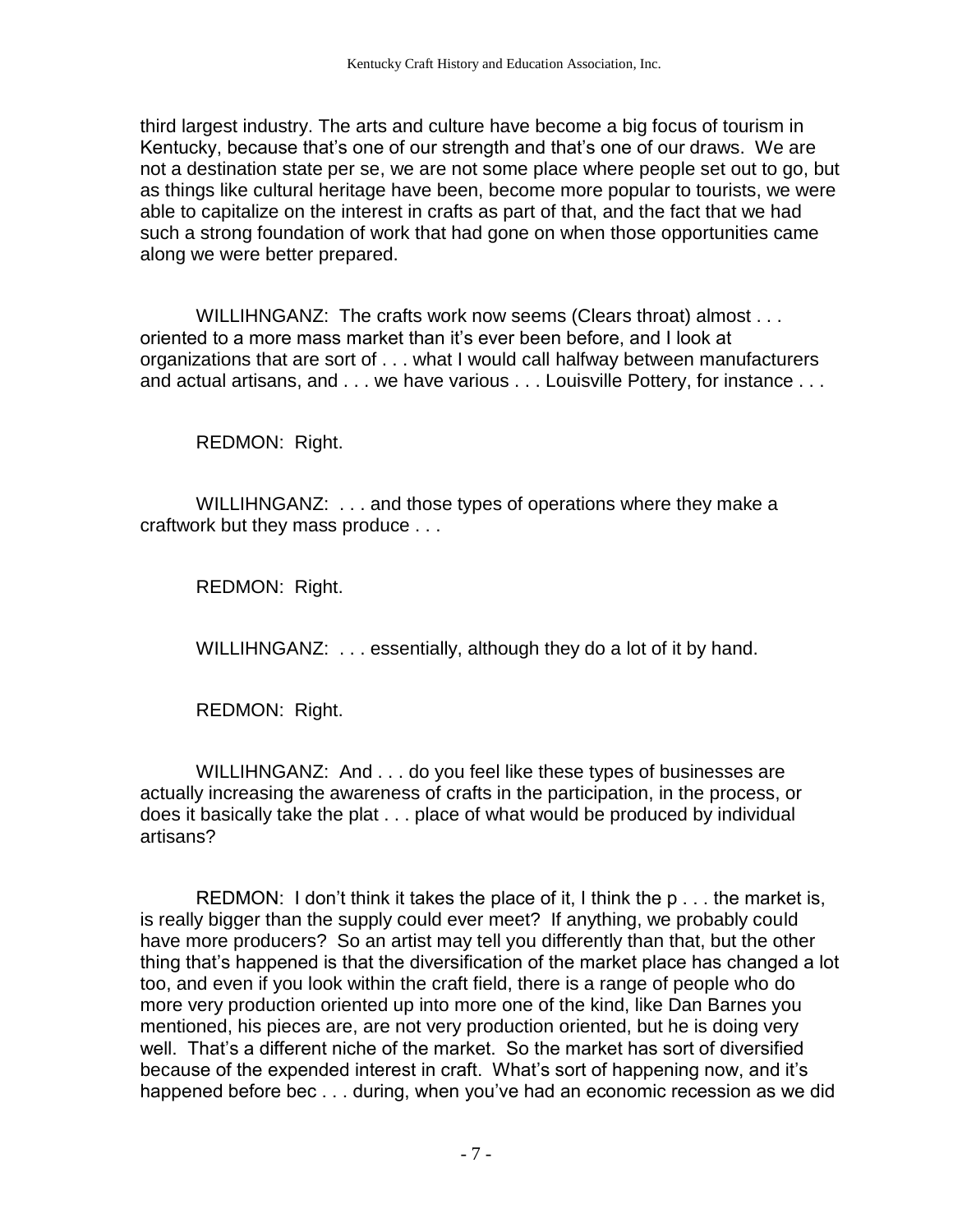following nine-one-one, what I've always heard is that your middle price points tend to drop out and people are either, you s . . . the market that's always had the discretionary income to afford the higher end pieces, you know, the five hundred and on up . . . never goes away. But a lot of people that might have been spending a hundred or a hundred fifty dollars are now looking more to (unintelligible) price points. We were seeing that . . . with our event, Kentucky Craft: The Market that there was that sort of splitting of, you know, losing the middle range of, of prices. So, you know, the market for crafts changes just like other things that go on in society in the economy, it's affected by people's interest . . . but crafts, I think, are here to stay, and not only are they more popular because of things that are going on, the crafts are influencing to some extent design and things that are going on in other industries. I mean you can see it in catalogs and magazines and things like HGTV, this sort of creative expression that's going on in all areas of people's endeavors, so there is a real blending, that's what I see. The crafts are being influenced, but they are also influencing.

WILLIHNGANZ: It's kind of interesting to me when I, I look at the history of crafts, and I don't know if I am correct in my perception of this because, as I said, I'm relatively new to this . . .

REDMON: Mm-mm.

WILLIHNGANZ: . . . I don't consider myself crafts (unintelligible). I've done a lot of woodwork, but I am not really on that level, and, you know, I go to of course some fairly high up . . . high [Chuckling] end, if you will . . . craft fairs, you go Saint James and . . .

REDMON: Right.

WILLIHNGANZ: ... you watch these dazzling product flow at you in so many people so talented in so many areas, and not that many of them come from Kentucky – some . . .

REDMON: Right.

WILLIHNGANZ: . . . but a lot of them travel from California to be in this, because it's the second biggest or third biggest, or whatever it is in the country. But, I look at all this and I think to myself, in some ways is it similar to what's happened in the food processing area, you know, where, where at one time we made food because we needed to eat . . .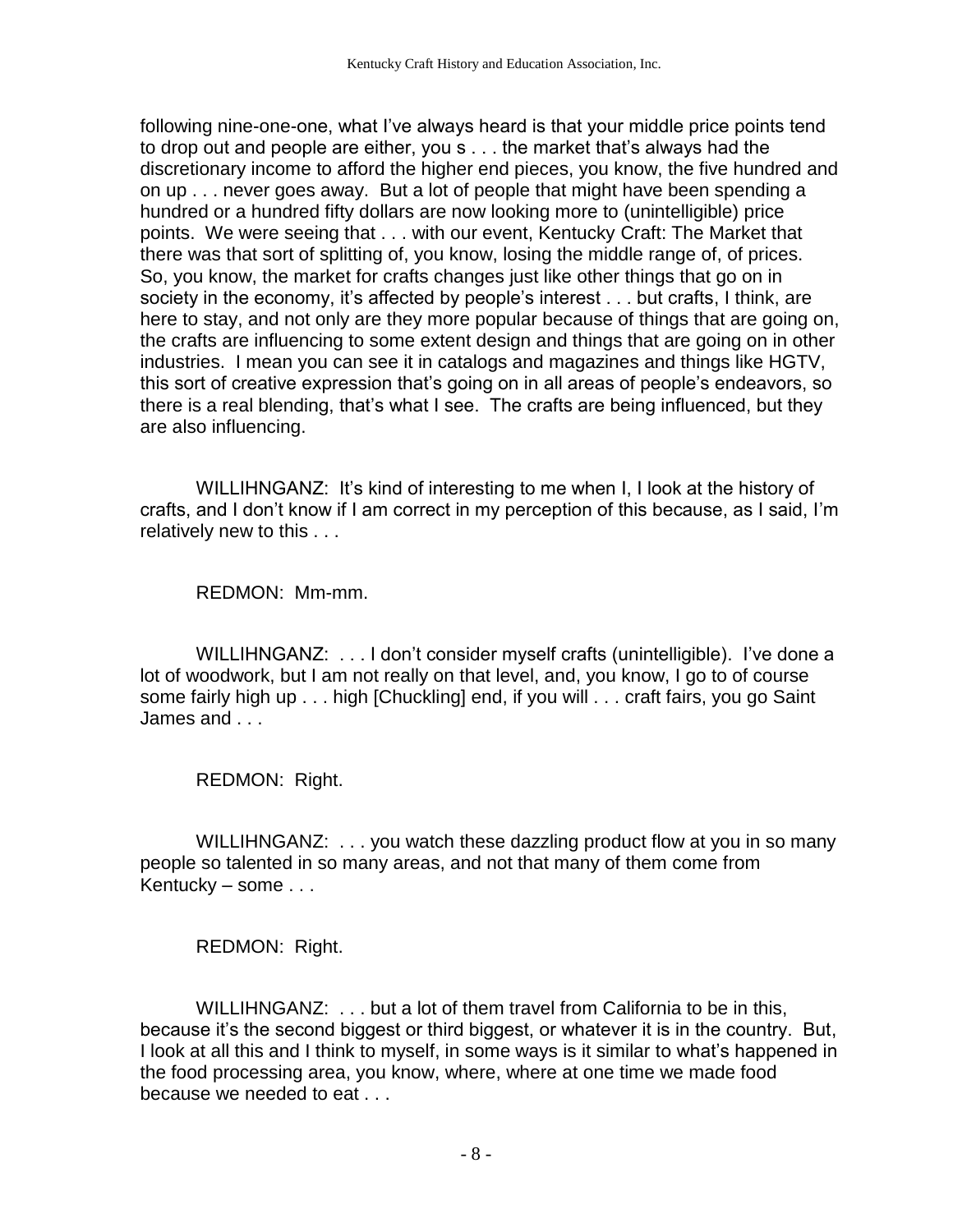REDMON: Right.

WILLIHNGANZ: . . . and that's what we did, and then food became industrialized and we bought it, and still do buy it, by and large. And now what we see is this resurgence of organic foods and . . . wild oats and all these different stores giving us designer foods which are . . .

REDMON: Right.

WILLIHNGANZ: . . . specific and sort of the same parallel thing happened in crafts it seems, that one time we built chairs because we needed a chair, and now it's artisans who design a unique looking chair that, that suits a particular thing, and I'm just sort of fascinated by what we're doing with craftwork and, you know, when you look at what you're doing to promote craftwork in Kentucky, what really is you goal? What do you hope to accomplish with that?

REDMON: I think at its basis, we were hoping to enable artists to be able to live and work as artists, to provide a viable environment where they could pursue the work that they desired to do, whatever that was, and be successful in doing it. Second ter  $\dots$  –  $\dots$  dary to that was making people aware that it existed and in some cases helping to create markets for work where the awareness didn't exist. But the artists were there, and many, you know, they were at, they were looking for market. Some of them were more successful than others and y . . . we don't want to paint so rosy a picture to make everyone think this is a g . . . very lucrative . . . endeavor, it's really not, but it's a l . . . I've always looked at it as a lifestyle choice, that there are people who are prone to do the arts that flourish m . . . more if that's where they're working, and maybe they make certain sacrifices in terms of their lifestyle, in order to be happy doing the work that they were called to do, and whatever we were able to do to enhance their ability to maybe be a little more prosperous, a little more happy . . . in the work that they were doing, and, and the arts play a role in, in other things that we are trying to do in the state. Maybe that's not – people don't feel the direct benefits of having working artists in your community, but they enhance many things, aside from just the direct work that they are doing. If you look at what's going on in society, and the changes that everybody is going through . . . it's any form of the arts helps sort to connect us and ground us, and make us feel connected to who we are and where we are going, and help us relate better to one another. So, if you're buying craft, it may be you are a would-be artist or just an appreciator of art, you sort of share in that process by actually purchasing and owning it and having it in your home. The work that I have in my house, whenever someone comes here, there is a conversation, which inevitably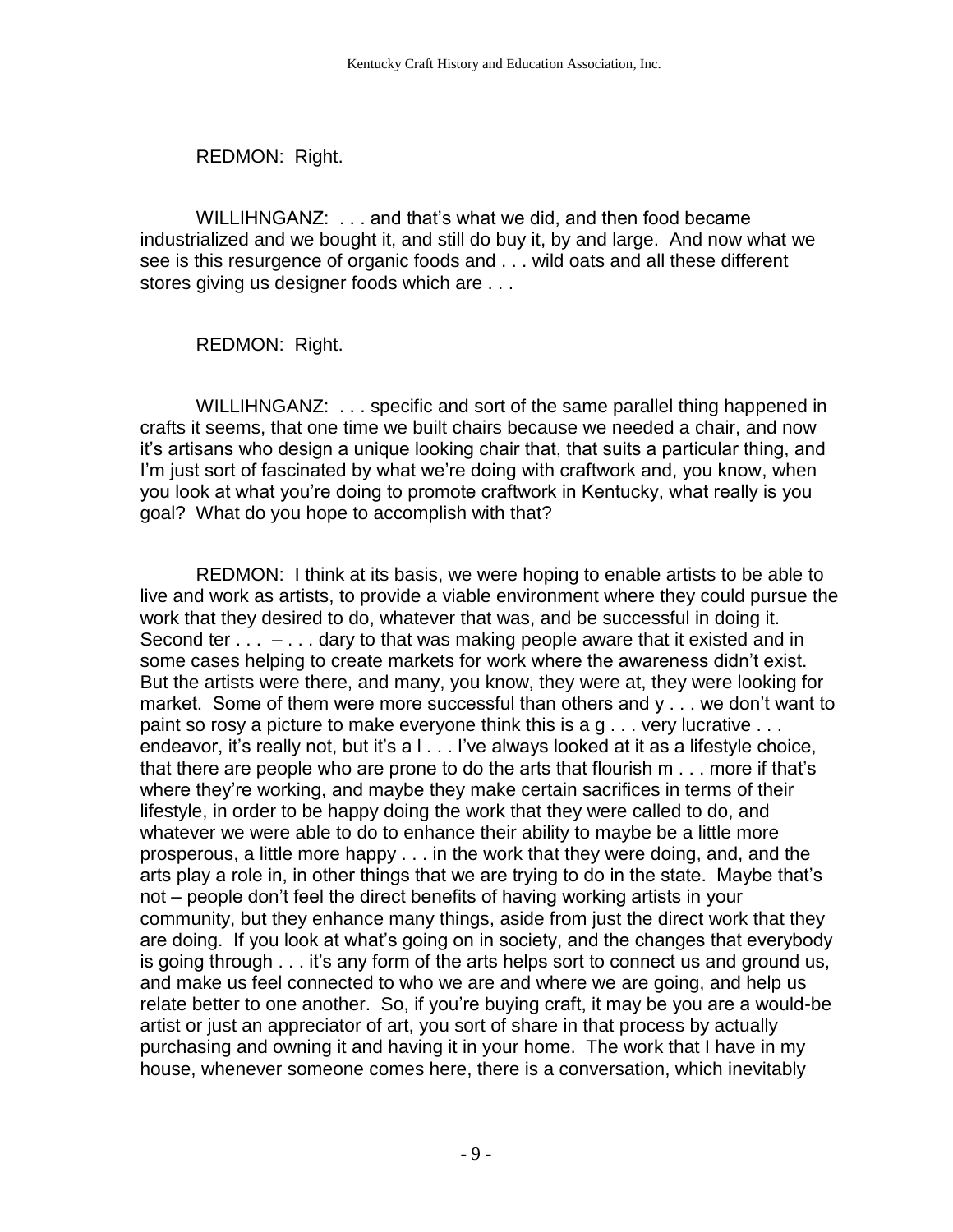leads to if they like or don't like it, who did it, and you talk about the artist. So, it ho . . . it tells a story . . . about the people and places that we live.

WILLIHNGANZ: Well, I look at what we do . . . with the, the craft fairs, and whatnot, the juried . . .

REDMON: Mm-mm.

WILLIHNGANZ: . . . advance, basically and, the question that comes to my mind is, are we actually promoting more craft work, or are we basically redefining it on a level of quality that discourages people from actually doing this stuff. Because I, personally, and I built, you know, the, the bed that we sleep on, and the, a dresser…

REDMON: Right.

WILLIHNGANZ: . . . around the place and cabinets, medicine cabinets and various things that I have hung around the house, and I go to . . . to any of these fairs practically and I am pretty intimidated by the woodwork I see. I mean . . .

REDMON: Yeah.

WILLIHNGANZ: . . . I can see guys doing stuff that I can't begin to do, and we've just bought our first marquetry piece, and we never bought a piece like this before, and all the marquetry I had seen previously was pretty, I thought, pretty boring and sort of . . . clichéd, and we saw this stuff and my wife and I both said, "this is incredible stuff," and it is. It's a large piece and it . . . it's got nine hundred and ninety-eight pieces separate pieces (and I know it's got?) twenty-eight types of wood and it's got mica and it's got mother-of-pearl and all these inlays, and it cost a lot of money for us [Chuckling]. We've never invested that much in a piece of art work that wasn't for charity, we've done some charity things that were a little outrageous, but . . . but this was just at the Saint James Art Fair, and we saw this and that's incredible, we couldn't even believe it was possible to do this stuff, it's amazing.

REDMON: Mm-mm.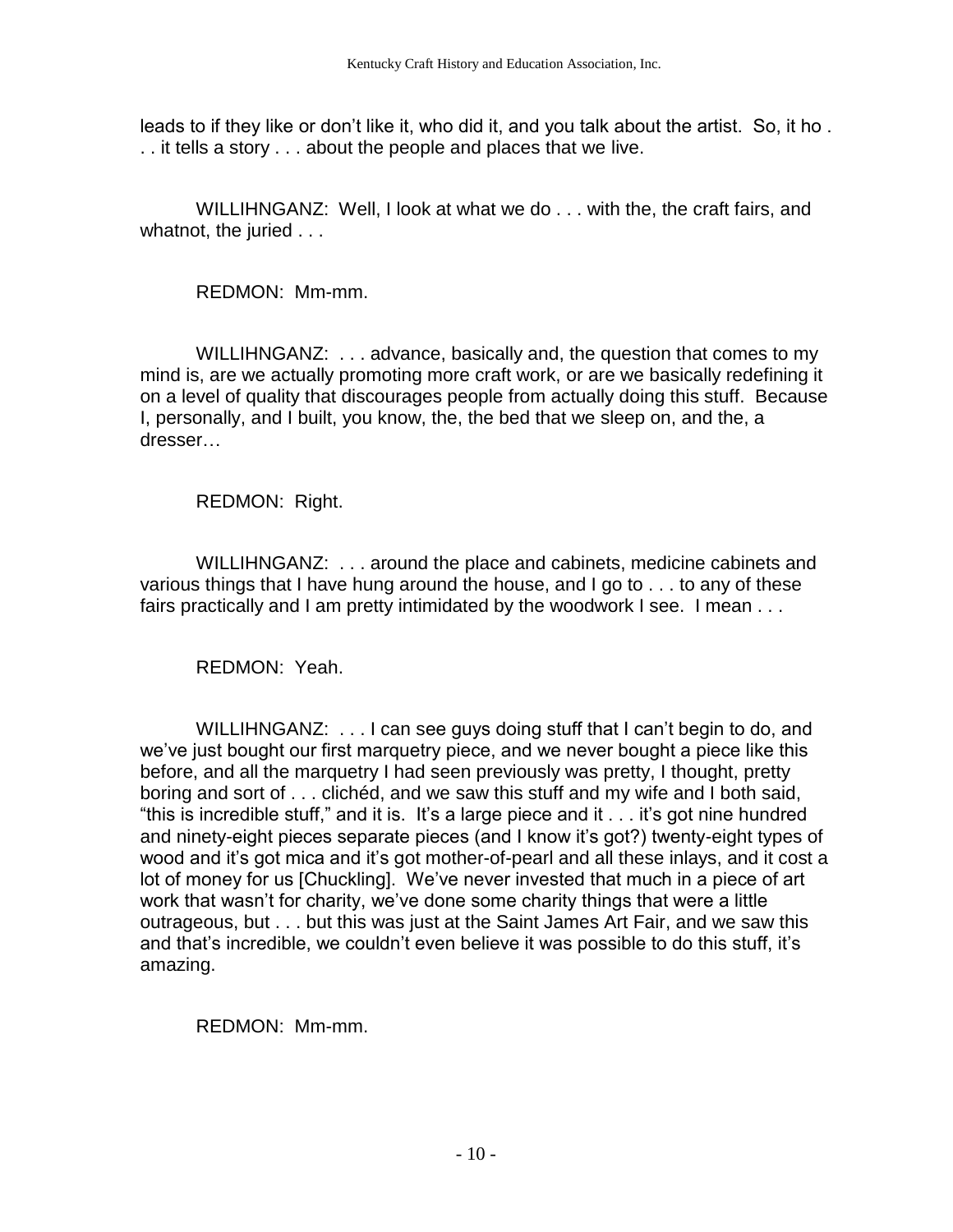WILLIHNGANZ: But I look at that and I think to myself, there's no way I will ever get into marketry after looking at what this guys has created [Chuckling]. I mean, you can't touch this, [Chuckling] . . .

REDMON: Yeah.

WILLIHNGANZ: ... you just can't. But maybe it's enough to just get an appreciation of it . . .

REDMON: Exactly!

WILLIHNGANZ: . . . and that's, you know, that's a good enough thing there.

REDMON: Well, the whole area of hobby work is, it's there and it, I think it's probably growing bigger than it's ever been. We hear a lot of that do yourse . . . do yourselfers and the whole concept of jurying versus non-jurying work, versus people just working in this area. I think that's changing, we had a young group of working artists at our national conference that we just attended, and we sort of wanted to hear what it is this generation doing? What are they thinking, and how are they approaching this? And they're, they're thinking about it and approaching it in a different way. They are not joiners as much, they are not coming to these organizations, they're really getting involved, they're sort of forming their own little associations and, and doing it their way. Probably on the horizon, there's going to be changes in how all of this is playing out, you know, most of the organizations that had been around, have built their reputations on having high standards, a jury process, and setting, raising the bar to establish a, a level of quality work. But, that doesn't mean people can't participate at any and all levels, just like there is major masterpieces hanging in museums in the top cities around all the o . . . you know, across the world. That doesn't stop people from sitting in their backyard painting. If, if that didn't exist, maybe more people would, you know, fewer people would do it. So, I think, it's not going to stop anyone from doing the work. Probably the more you appreciate it, the more engaged you are. And I think there's probably a fair number of people who produce and also buy work. And some that would only purchase it, but we need, we need the collectors, we need the appreciators, we need the people who have the resources to admire the work and want to bring it and put it in their homes.

WILLIHNGANZ: The Guild seems to have started with a real big push from the governor and from the railroad, and from a whole bunch of sources that sort of came together, a lot of stuff from Berea College . . .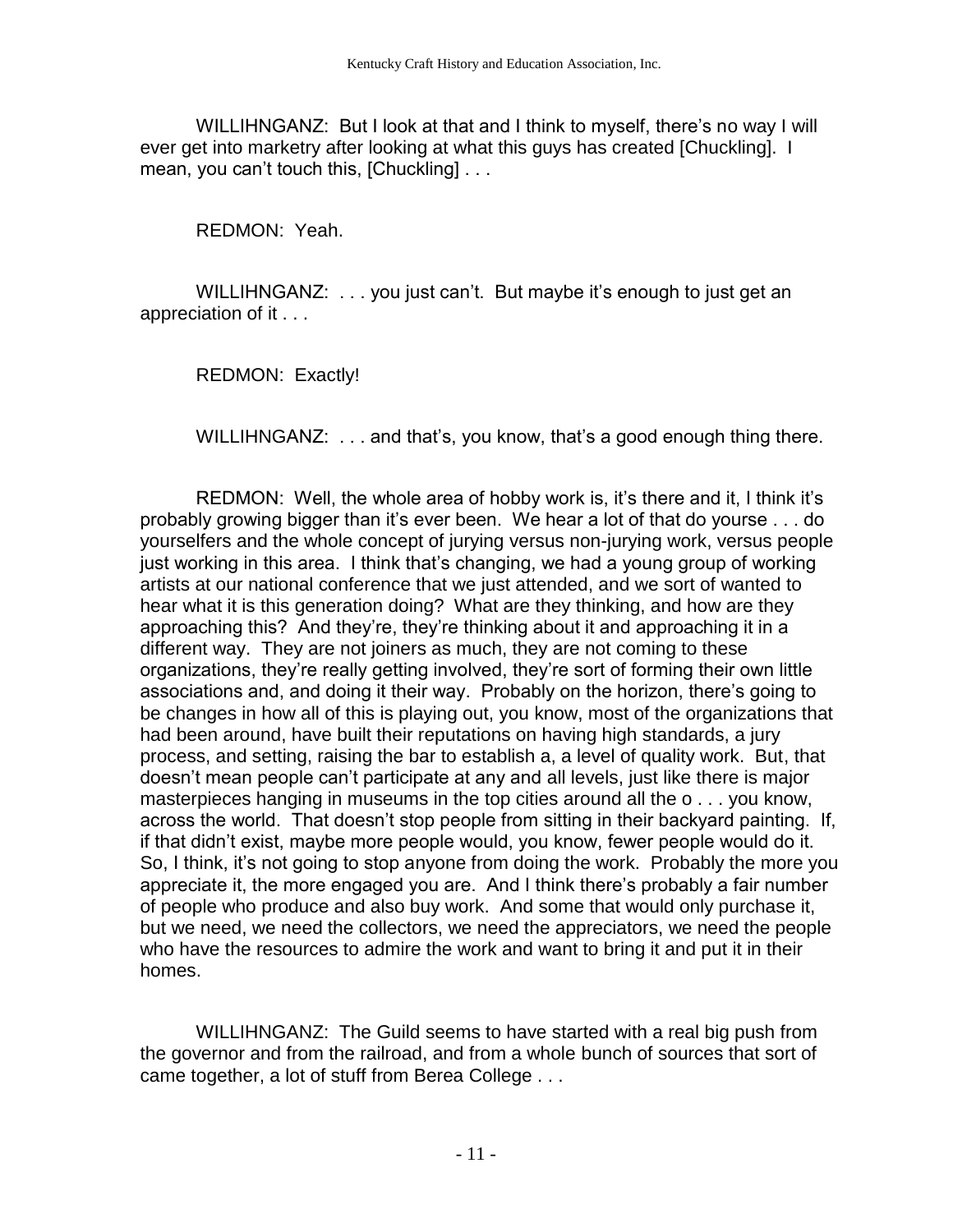REDMON: Right.

WILLIHNGANZ: . . . a lot of energy went into this; this of course is back in the sixties . . .

REDMON: Right.

WILLIHNGANZ: . . . when it started in sixty . . . two I believe it was. And that went on for a certain period of years, and they had the Guild train going around, and then they started the fairs . . .

REDMON: Right.

WILLIHNGANZ: ... and, and I have some great tape with Fred Shepherd ... talking about the, the original, the first Guild fair when you walked out down this trail into these fields, and they said, "okay, you want to set up, [Laughter – Redmon] there is some rocks here and there is some planks and you can set your stuff . . .

REDMON: Right.

WILLIHNGANZ: . . . on that" [Chuckling]

REDMON: Right.

WILLIHNGANZ: . . . that's . . . There were no tents, there were no light, there was no electricity, there was no running water [Chuckling]. It was pretty primitive, but that's how they started and . . .

REDMON: Exactly.

WILLIHNGANZ: . . . and so it got going and progressively went. But, it seems like the level of commitment from the government at least . . . seemed to back off a bit, and there have been people who I, I have talked with who have questioned where the Guild is at right now . . .

REDMON: Right.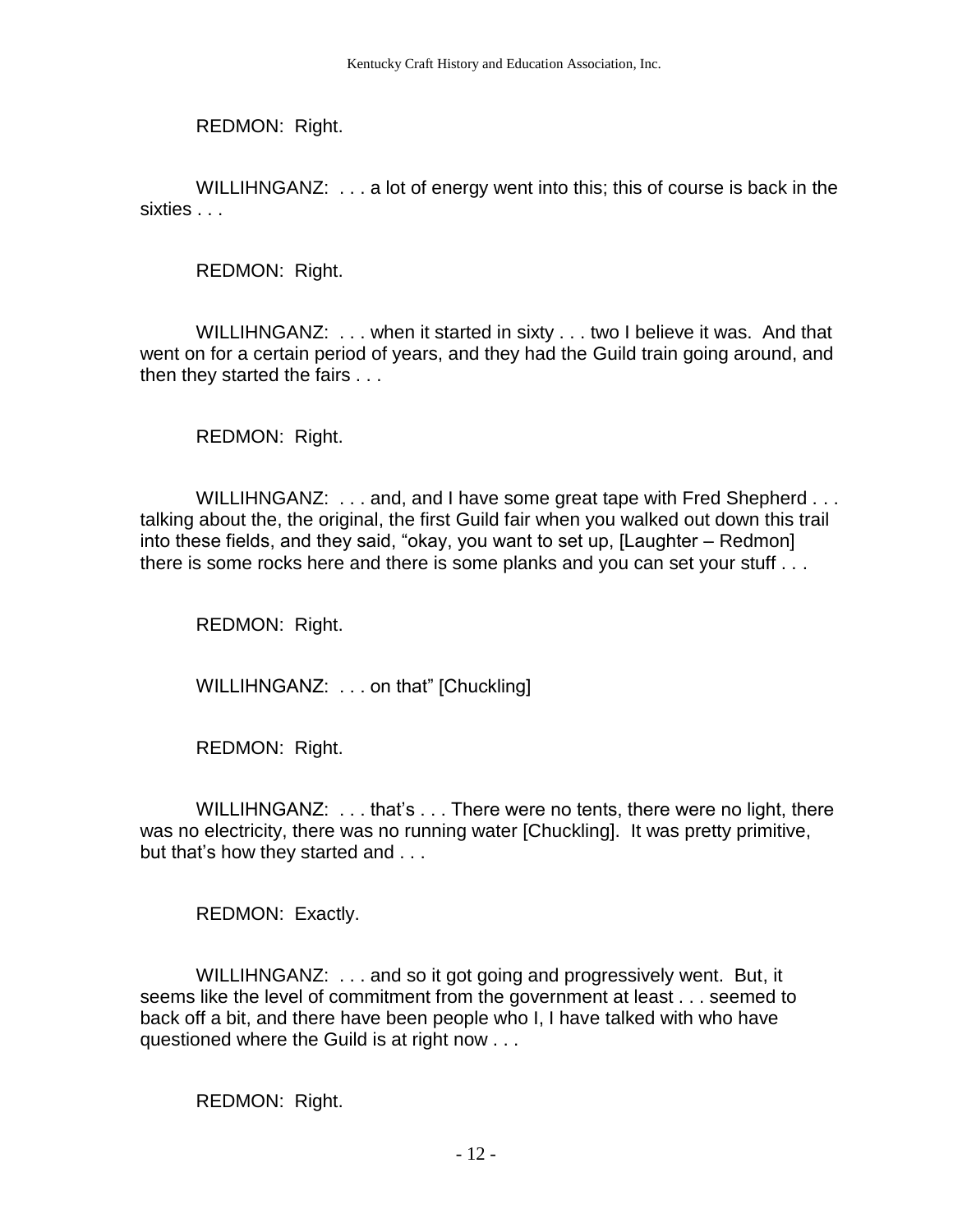WILLIHNGANZ: ... whether it has a significant role, what do you ... see as what's going on now?

REDMON: Well, I think I'm becoming aware that, that a lot of organizations have life cycles, and anytime you're dealing with government, you know, change is even more prevalent. So you, it's hard to predict what is being supported currently, if it will continue to be supported down the road. With politics coming in to play, I'm sure the Guild was happy to have gotten the support that they had. I know that that's changed over the years in terms of the money that, that state government was giving them and, and I'm aware of the fact that probably some people were concerned at the time that they started the program, Kentucky craft, crafted within state government, because perhaps they thought that was funding that maybe should have gone to the Guild. But, that's part of the reason we always try to work as cooperatively as we could with the Kentucky Guild. I know that their leadership has changed over the years and the thing, same thing is going to happen with the other organizations in the state. There is an ebb and flow to how organizations work and how they grow. I do feel like we are in some kind of state of change in the state of Kentucky with organizations. I'm not sure what it is, or how that's going to affect it in the long run. I think the Guild has been trying to look at maybe making changes as we all do, just like when they moved the, the fair, one of the fairs to northern Kentucky, based on maybe what they perceived to be some waning interest, or as a way to maybe grow some interest in other parts of the state. And I think you have to try those things as you go through your organization life cycle. You have to look at making adjustments. Leadership is an issue, leadership is an issue in this industry across the country, because it's maybe not a field that the youth is going into, and we question that in a national conference. Where is the youth leadership coming up that will ensure the future of these organizations, because a lot of the membership of the Kentucky Guild has been there for a long time, the leadership is starting to turn over, and all the new people stepping up to take it on. There's been a – there is a lot of loyalty within the Guild among the founding members. Many of them have begun to pass or are up in years. And, a lot of the people that have served as . . . you know, board members have probably gotten a little tired, and I know there's been some turnover. And sometimes that's good. I mean, and you may go through a period of diversity and change where you feel like you're struggling, but sometimes you come of that stronger. So I don't know, I don't know where that's leading. I have retired from state government, there are changes going on within the arts council, as to how they are supporting it, the arts in Kentucky, and how they're working with the crafts in relationship to the other arts disciplines, and that's already changing. So I don't know where that's going to end up in context of what's going on across the state. But, there are changes, I can definitely feel them happening but I, I can't really predict at this point how it's going to affect what everybody is doing.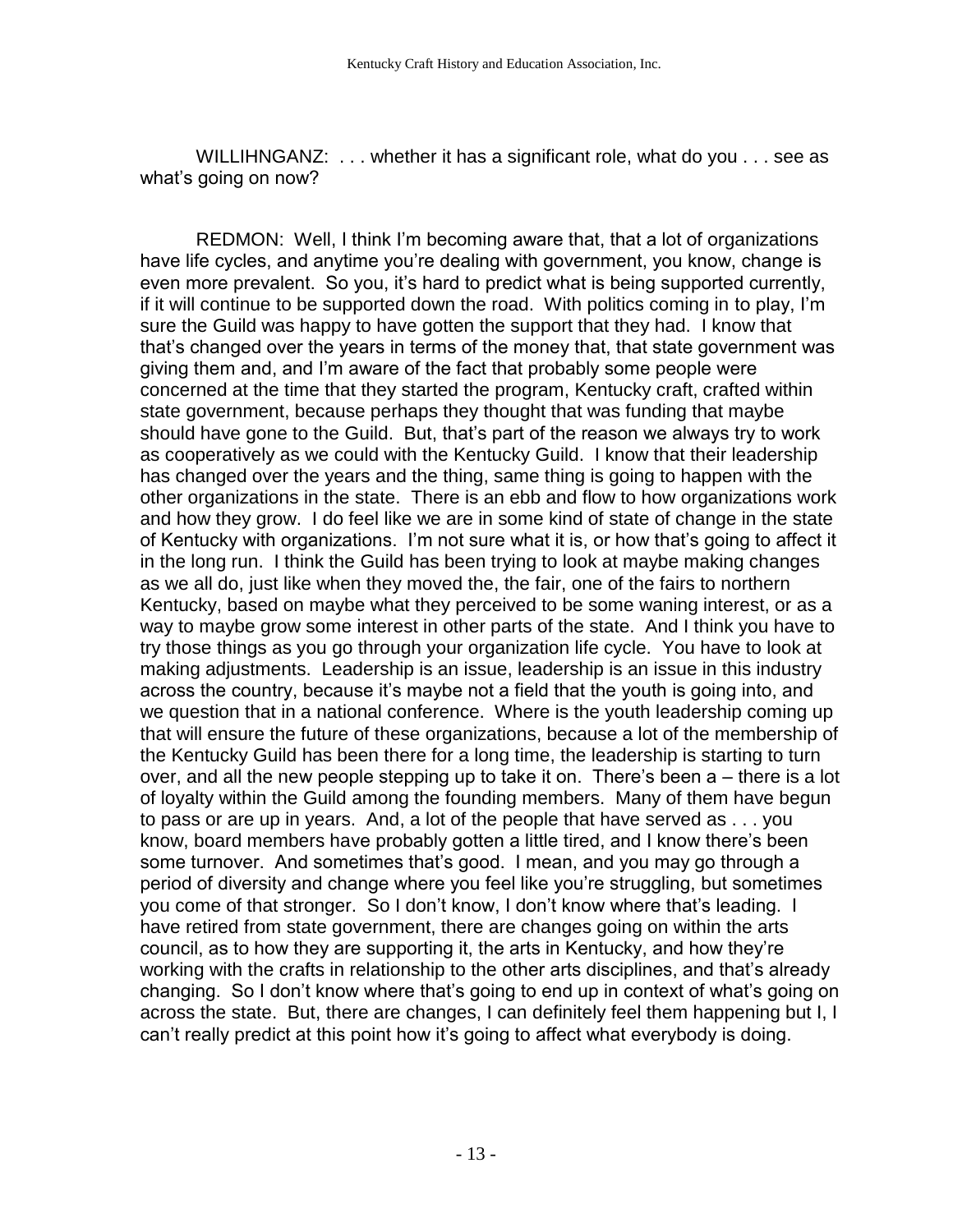WILLIHNGANZ: Are there other organizations that are similar, and are on the level of the Guild that have arisen over the years?

REDMON: In the state or . . .

WILLIHNGANZ: In the state.

REDMON: Not really, no, and, and the d . . . the unique distinction with the Kentucky Guild of Artists and Craftsmen has been that it's a member-based organization. It's the volunteer leaderships supported by the very members that it also serves. So that makes it inevit . . . that's fairly typical of art Guilds around the country. The membership is made up of those who hope to benefit from what the organization is doing. In our case we were a state government organization staffed with funding coming directly from the state with a mission to serve the artists and crafts people of the state. The other strong organization that's come along in re . . . in the last twenty-five, thirty years is the Kentucky Museum of Arts and Craft in Louisville, which is our sister organization. Their f . . . their base of support is fi... primarily from patrons who come on as board members, because they are in a position to bring resources to the industry. So those are very, there are three organizations that have similar missions. But, the difference has more to do with how the, the organization is put together and how it's organized and structured. So, the difference in the Kentucky Guild is it's sort of a voice for artists by artists, and I think that's always been important that, that they have their own association. But, it also is the very thing that at sometimes causes them to struggle.

WILLIHNGANZ: Mm-mm.

REDMON: . . . because the, the very people that are benefiting from the organization have to also run the organization, raise the money for the organization, set the policies for the organization. It's a lot to ask for a group to do, and to constantly foster and to ingrow that new leadership to come on board.

WILLIHNGANZ: Yeah, I think there is a fair amount of concern about the number of younger artisans who are getting involved in it, because it's not where they would want it to be, and there's questions about where they can take this, if they don't have a, a base.

REDMON: Exactly, and that's a question we're hearing across the country, and what I've probably learned the last two conferences, or we're beginning to, to sense is that we have to begin to, not just set back and wonder where the youth are,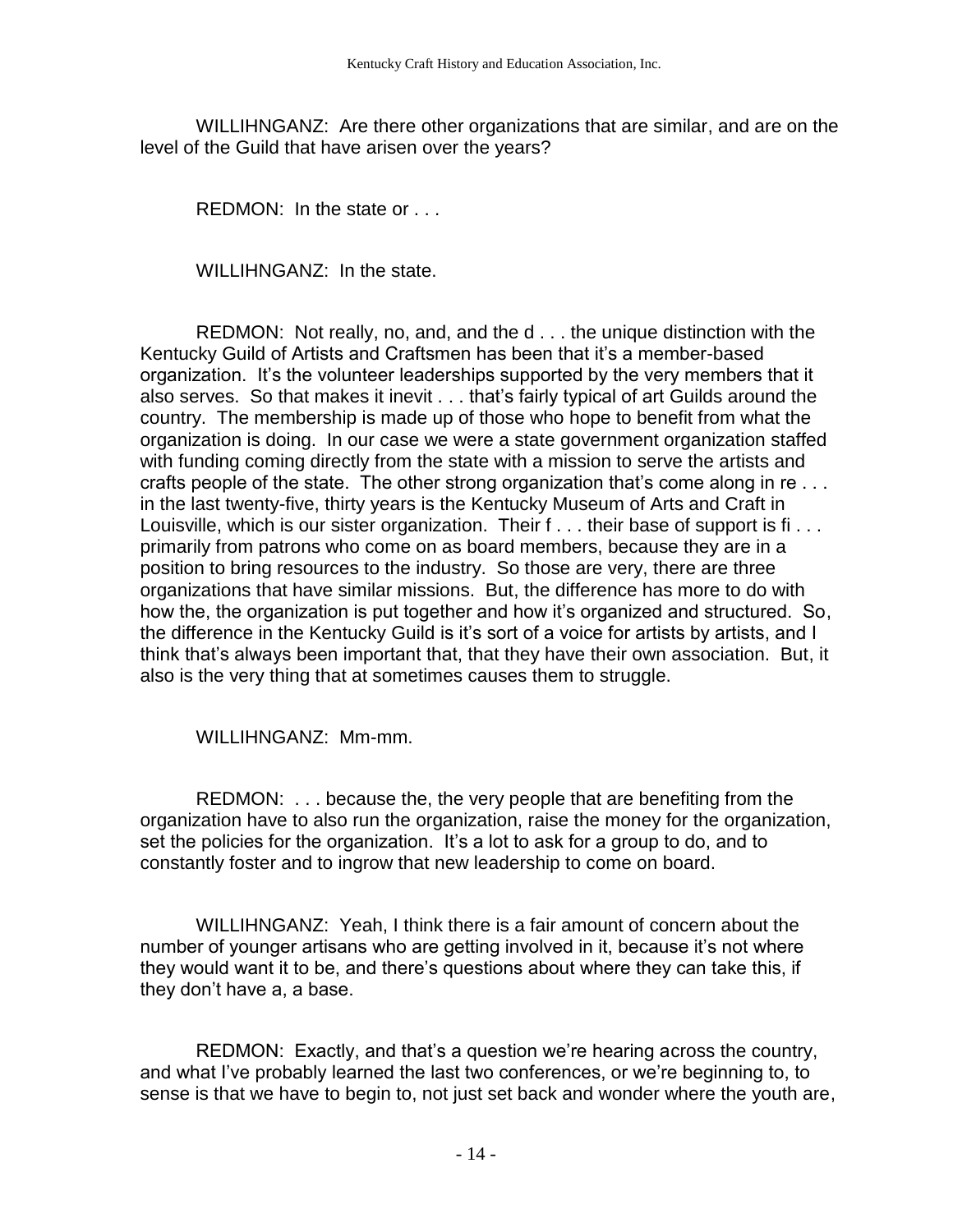and why they aren't participating [Chuckling]. We have to start talking with them and, and really hearing that they have a different perspective on maybe how this all should work. And, it may be, mean that a . . . agencies and organizations have to begin to change how they actually function, if they're going to attract and serve the younger generation. I think that's probably something we were all beginning to, to look at.

WILLIHNGANZ: In this state, do we have the kind of support for . . . crafts people and artisans that other states provide? Are we lagging behind?

REDMON: We are actually leaders in this field. We ha . . . we are seen nationally as probably, if not the best state, one of the very leading states in this field. That's, it, you can talk to a lot of people and you will hear that. So it's, like I said, it's a point of pride, and as I was saying earlier, it comes from this strong rich tradition of crafts that were sort of protected and, and grew out of Eastern Kentucky from what you said, the need for people to produce things that they actually use in their daily lives, the quilts and the chairs, and, and the pottery or whatever, and at some point there became an effort to preserve and protect that. So, groups came out of, you know, an interest of . . . trying to fight poverty in Eastern Kentucky, and provide opportunities, so they looked to the crafts and they developed co-ops, the Guild came out of the work that was being done in the southern highland region. So, there is and, and the work at Berea College, which was the same thing, to support the artist coming out of . . . not early artist but students coming out of the Appalachia, so the Appalachian Heritage has a lot to do with what has evolved in the way of craft in the state of Kentucky. But, the interesting thing, when I came back from this conference, and we had, we were in Canada, and a lot of their provincial groups were presenting, and as I heard the history it, it struck me that not only in the United States, but in Canada there was this sort of simultaneous thing. All the organizations were between twenty-five and forty years old. So, there was sort of some kind of renaissance or something that happened about the same time that developed this industry that didn't use to exist. What was the thing, in my mind, that suddenly there were working artists out there that felt the need to, to generate some organizational structure to support the work that they were doing. So, we are not unique in Kentucky, we are not unique in the United States even, for this sort of trend, or this movement that happened twenty-five or thirty years ago. But, everybody has gone in slightly different directions and how they've done it. We've been lucky enough in Kentucky that we've had leadership visionary people who latched on to it and said we want to support it. We want to help it grow and be even stronger and even better. And it's happened on lots of levels, and it's continuing to happen in, in cities and towns across Kentucky, programs in Paducah, in, in Ashland and down in southeastern Kentucky and it's not limited to any particular region, and different groups are doing it in different ways. But the bottom line is they're saying arts are an important part of our history, culture and our economy, and we have to continue to, to foster that in some way. So whether it's local government, state government, or you know, private public partnerships, it's, it's happening in different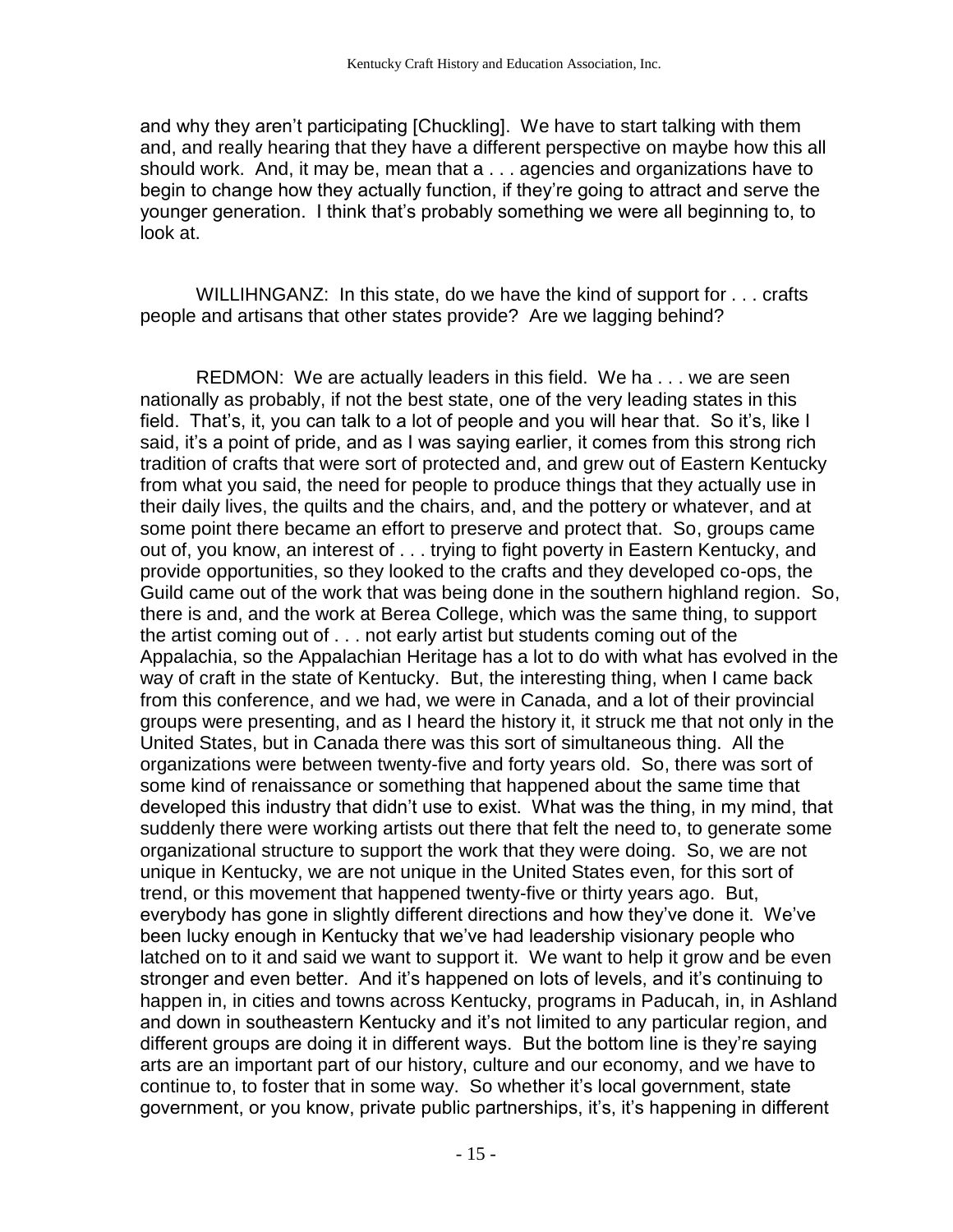ways across the state of Kentucky. But, Kentucky is a leader in, in the work they were doing.

WILLIHNGANZ: Now some of the artwork that we're getting into, the craftwork that we're getting into is not necessarily indigenous to us, I m . . . wh . . . thinking, for instance of the . . . the growth, the tremendous growth in glass . . .

REDMON: Right.

WILLIHNGANZ: ... work. And ... as near as I can see, this has been relatively recent . . .

REDMON: Right.

WILLIHNGANZ: . . . but it is growing by leaps and bounds. My wife is involved with the University of Louisville . . .

REDMON: Right.

WILLIHNGANZ:  $\dots$  which has a glass shop that they are  $-$  a glass program that they are planning to expend dramatically.

REDMON: Mm-mm.

WILLIHNGANZ: I don't know if you're acquainted with museum plaza and that whole plan?

REDMON: Yes, uh-huh, yeah.

WILLIHNGANZ: Well, if that all goes through, and it's a big if, but, if the ... hundreds of millions come down the pike and we actually get this thing up in the air, they're, they're talking [Chuckling] about a twenty stories up having this glass shop which seems kind of . . .

REDMON: Yeah.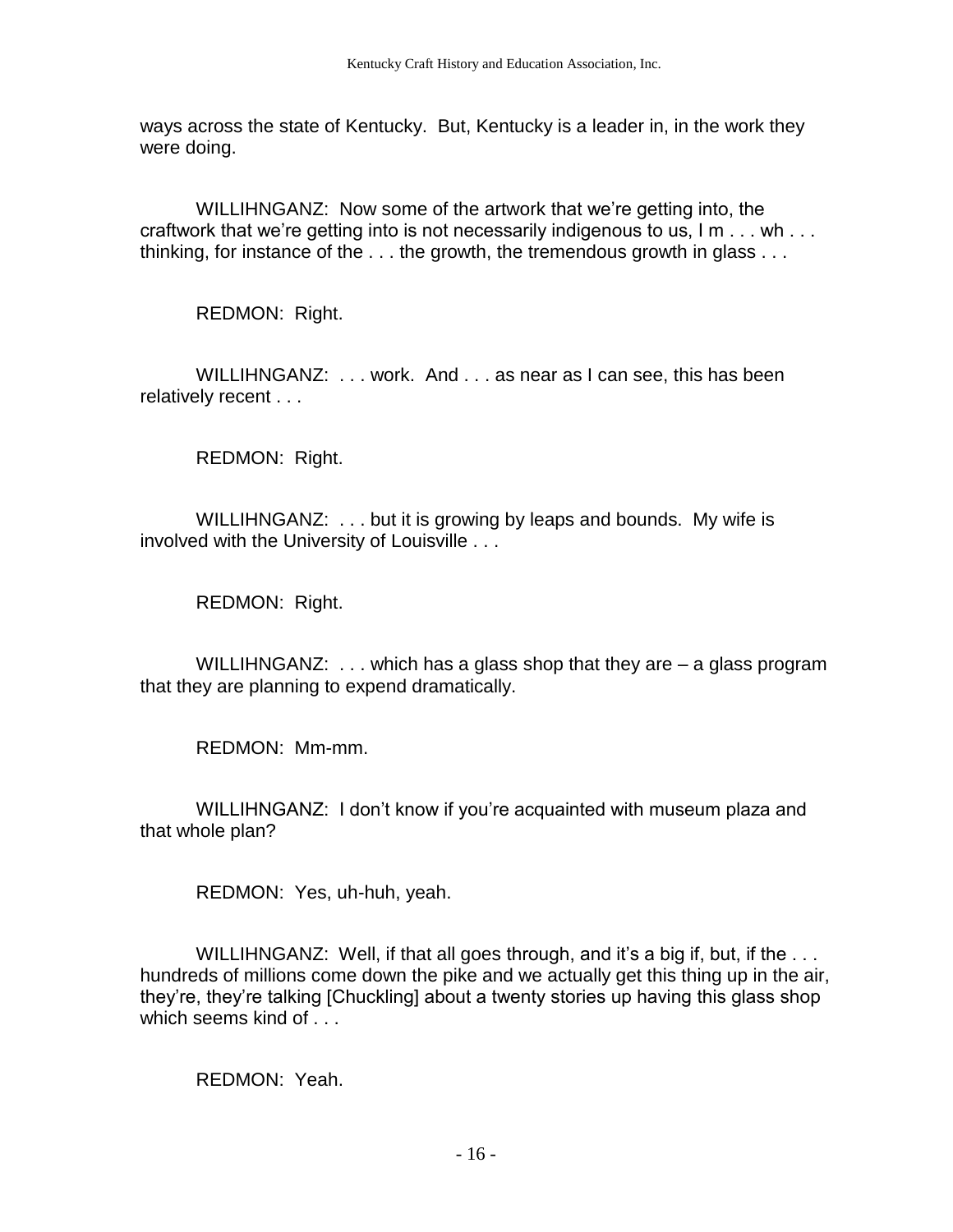WILLIHNGANZ: . . . amazing . . .

REDMON: Far fetched, but . . .

WILLIHNGANZ: It, it seems far fetched [Chuckling] . . .

REDMON: Yeah.

WILLIHNGANZ: . . . it does. But . . . but I wonder how diversified we get, or can get, without perhaps in some way compromising our cultural heritage.

REDMON: Well, you know, it's hard to close yourself off from what's happening in the world, and I think as we grew, as we became recognized for a state that supported artists, you began to attract interest. So, as we send artists out in the world, which we've done, to national markets and shows and things like that, inevitably, they're going to be influenced by what's going on around the country, with programs like the American Craft Enterprises, and the Rosen Agency, and the big popular shows that they've put on, yeah, most of us are aware that popular items are glass and pottery, big items in the national shows. I think that's influencing what's happening here, strong programs at Centre College – I mean Stephen Powell's directly responsible for growing a base of, of glass artists in, in the state of Kentucky, and that's sort of, you know, you're building new traditions. So, maybe that's a new tradition that we are developing, growing a base of working glass artists out of the strength of Stephen Powell and the work that he's done at Center College. I mean, throughout history things don't stay static, but we've built on our history and we've built on our traditions, and I don't know right, at some point are we going still have weavers and, and basket makers, and dulcimer makers, I don't know. I know that's the work that the folk like program's involved in and I think what you're doing this is part of the what we have to do, if we can't continue the work we at least preserve the history and the story, and protect it and continue to tell it, just like what's happened in agriculture. No longer is, you know, how long is it going to be before no one grows tobacco in the state of Kentucky? Now that's not a positive thing, I mean that's a good thing maybe, but it's also part of our heritage and our history. So, they are going to build a museum, an agriculture museum, and we will be talking for many years about the role that, that tobacco crops played – played in the history of the state. We don't to forget it! And we've all been influenced by it, it's part of who we are, and I think that's, you know, there will probably be for a long time the traditional crafts will, will continue. I think there is enough people doing that, but it's a reflection on what's happening across the country and this, this whole field of what we call arts and crafts, new media are springing up and, and more people are collecting and buying this work. So whatever is the popular thing, maybe, is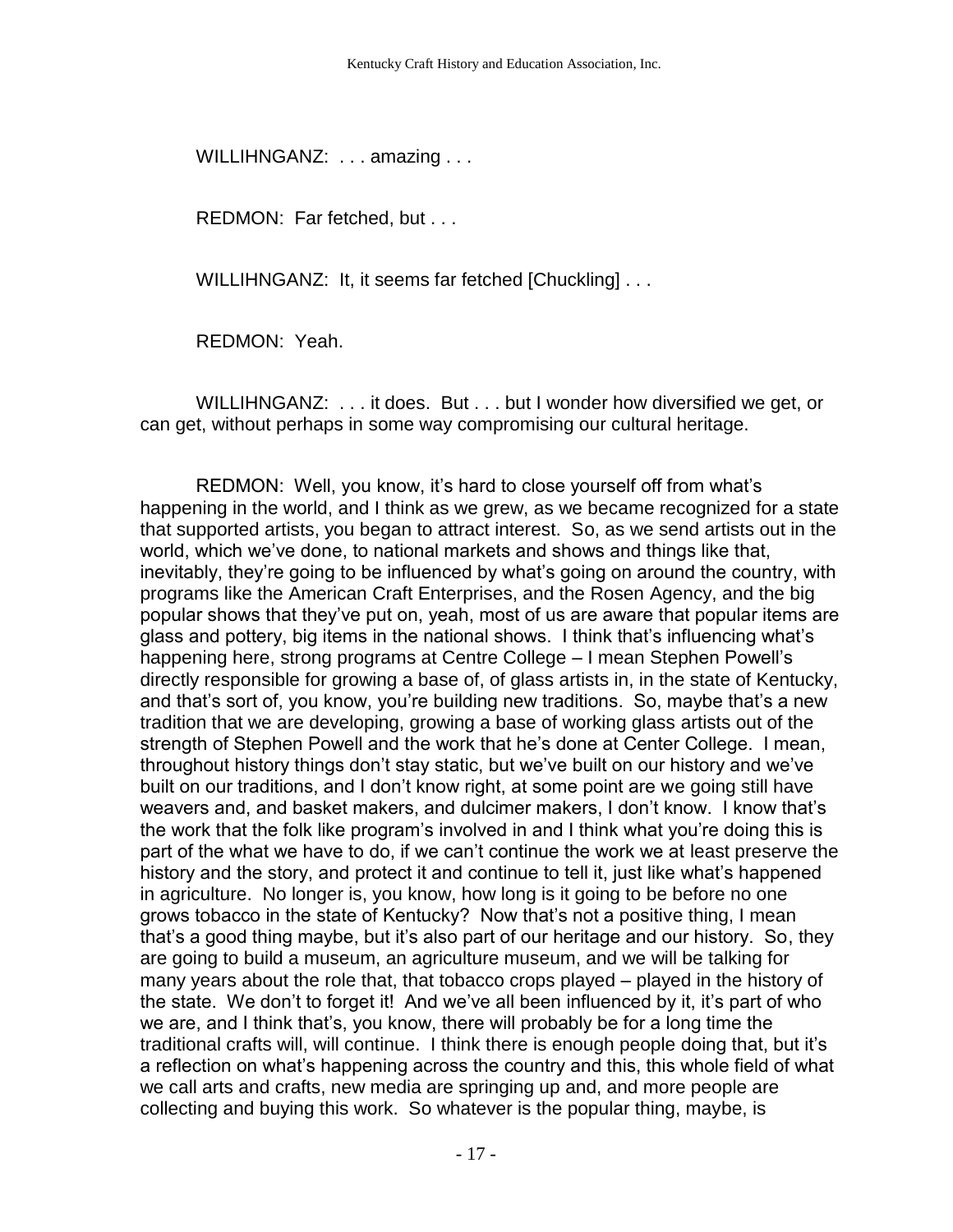probably influencing to some degree what's being produced and how much those different media areas are growing.

WILLIHNGANZ: Yeah, and I look at what our . . . technology is giving us, and, and what the lines have traditionally been and you know, what I am doing with the video camera and the program on my computer at home is a sort of craft . . .

REDMON: Exactly.

WILLIHNGANZ: . . . and the fact is, there are probably a lot more fourteen years old who are doing what I am doing than there are making pots.

REDMON: Right.

WILLIHNGANZ: [Chuckling] because they've got access to Dad's thing and you can get a video editing program with your computer . . .

REDMON: Right.

WILLIHNGANZ: . . . you don't have to ask for it, they did a . . . they bundle it right in, and so a lot of people are moving in those convenience areas, and we are going to see, I think a lot more of that sort of stuff, but I sort of . . . it saddens me to think you know, I only discovered, if you will, a, a basket weaving about ten years ago. Previous to that I have thought, you know, that was what the idiot kids did in high school, they got, went into basket weaving and, and then, then I went to one of the museums and I saw these baskets that just were breath taking, I couldn't believe . . .

REDMON: Right.

WILLIHNGANZ: . . . anyone could do this with, with the concepts of bas . . . it changed my whole perspective.

REDMON: Right.

WILLIHNGANZ: And, at the same time I am aware that's not an art I think that we practice that much in this state, is it?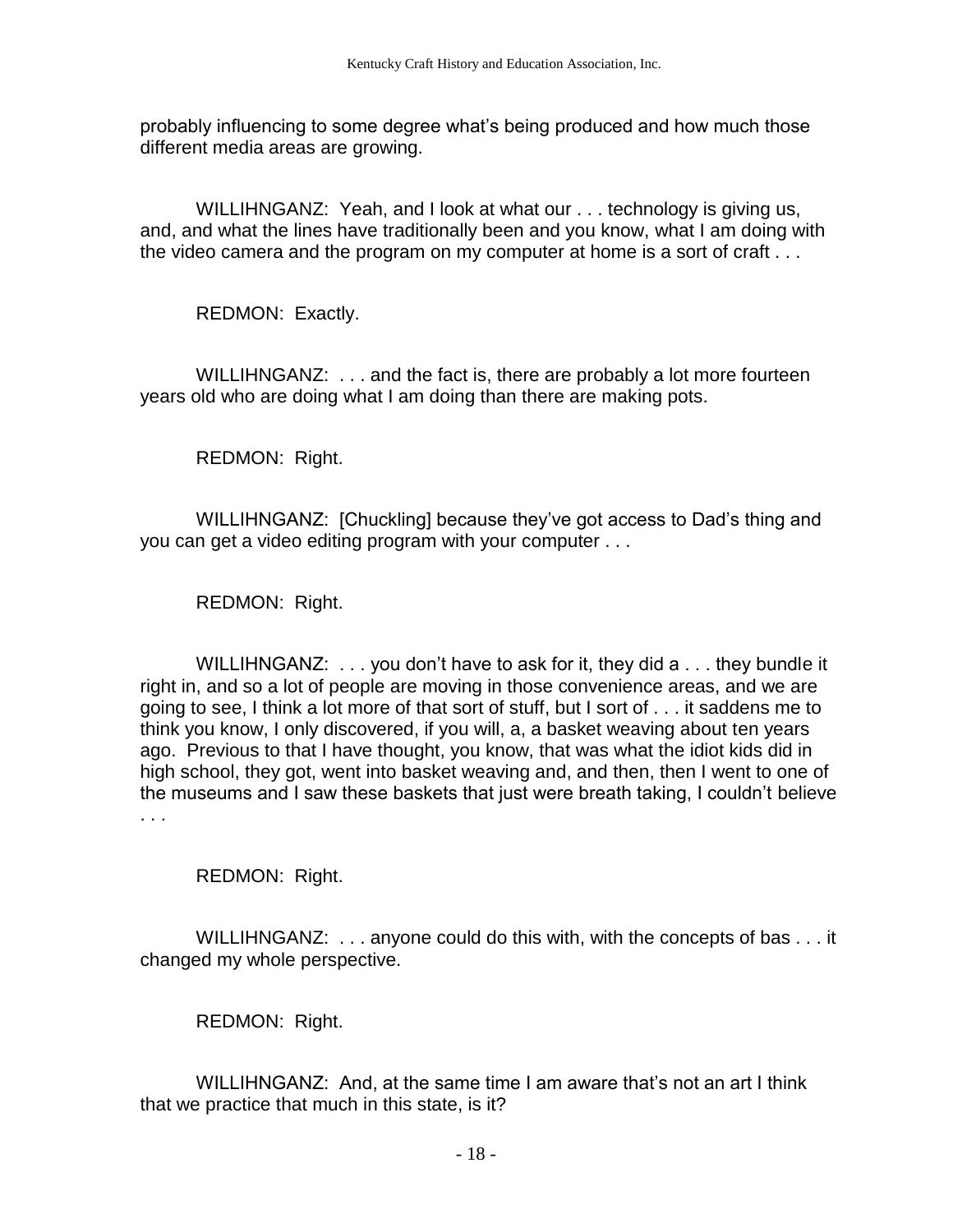REDMON: It's probably a dying art. There's some pockets . . . there is a couple of generations of families that have made the white oak baskets and have passed that down for a long time. It will be interesting to see if the ones that have been doing it continue to, to pass it on. I know that's the work . . . work of the folk life program to try to set up apprenticeships with master artisans so that there can be that sort of passing on of the skill and, and the craftsmanship and the tradition. It's not happening in a big way. I don't know if it's going to be enough to save [Chuckling] the future of our traditions, so . . . I think it's a question, it's something we're all talking about, I don't' know if anyone has figured out how we deal with it.

WILLIHNGANZ: Yeah, it's very tricky. I have a, a very close friend, a life long friend who is a bookbinder in Ann Arbor, Michigan. And of course, his bread and butter his . . . masters and PhD thesis in Ann Arbor. I mean you got the University of Michigan, that's what he makes his living off of basically, and he's got four people who work with him and they grind them out. But what he loves to do [Chuckling] is to work on restorations for three-hundred year old bibles and . . .

REDMON: Whoa!

WILLIHNGANZ: . . . he does some amazing work in terms of bringing old books back and re . . . re . . . building them and restoring them. And he also does a lot of what I consider very creative craftwork, amazingly creative craftwork for specific artists, and he does bindings for authors that are presentation copies. So he . . . does Stephen King's version of 'Fire Starter' in asbestos with this bright red leather, it looks like flames and gold on the front and . . . you know, he makes – I think he made fifty or seventy copies for Stephen King who passed them out to all his buddies.

REDMON: Yeah.

WILLIHNGANZ: And he charges them a pretty fair price for each one of those bindings, and they glorious, they're terrific. He's done stuff for Isaac Asimov and various people, and that's a whole craft field I was unaware of.

REDMON: Right.

WILLIHNGANZ: I mean I knew books got bound, but I never really thought of it as an artistic endeavor where you made a, a limited number as you would with . . .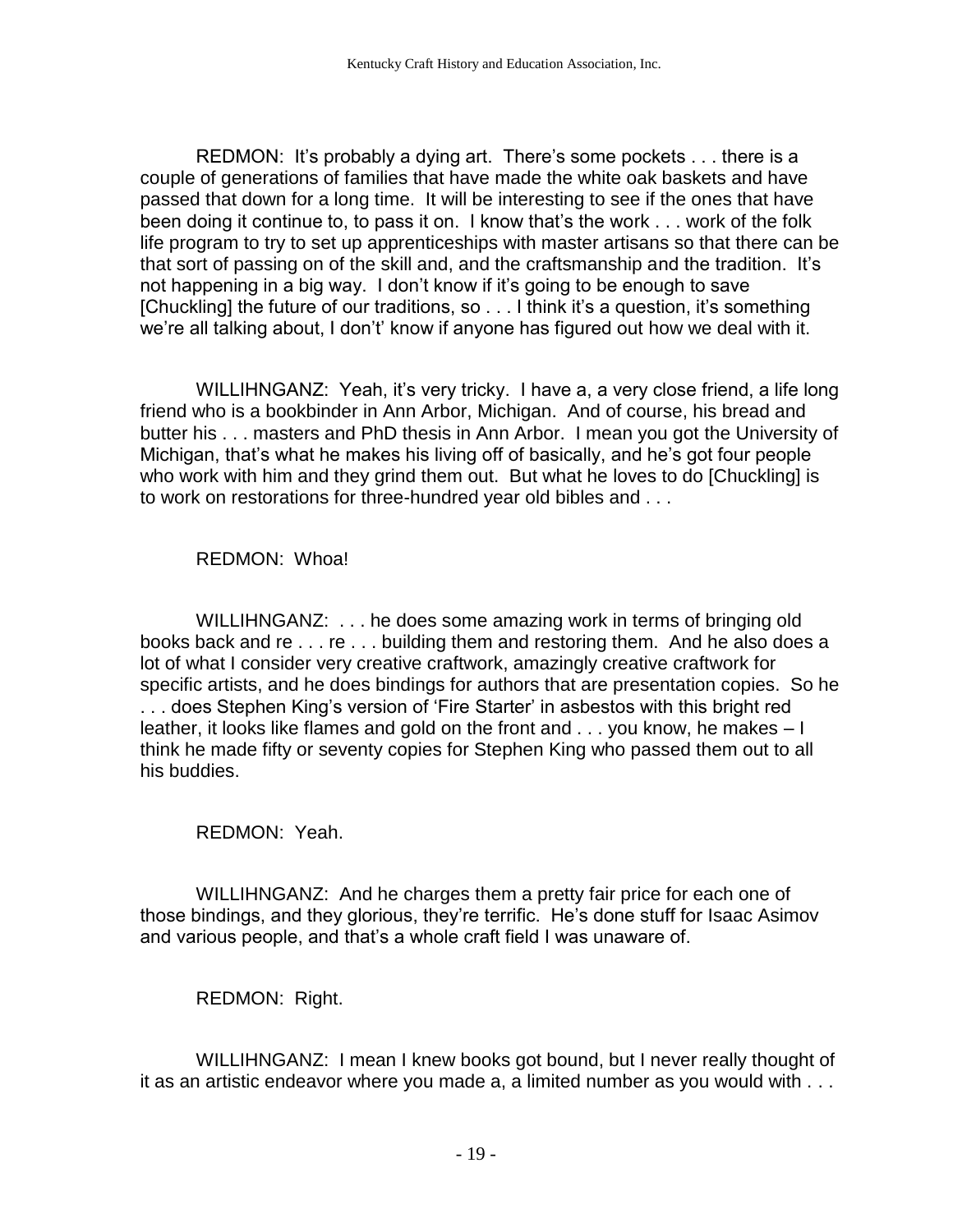REDMON: Right.

WILLIHNGANZ: . . . anything. And I sort of see, some of these crafts are coming into play and some are going out, but he said, a lot of the equipment in his shop, and he's taken me through a shop. In fact, I worked there for a . . . a week one time, a lot of his equipment is seventy, a hundred years old, some is a hundred and fifty years old. He has these very old, old typefaces and things and he uses . . .

REDMON: Right.

WILLIHNGANZ: . . . some of the traditional ways of doing it, and there is a, there is a guy on television, I have forgotten his name, who is a woodworker, who doesn't have any electric tools. It's all the old colonial tools . . .

REDMON: Yeah.

WILLIHNGANZ: ... and ...

REDMON: Right.

WILLIHNGANZ: . . . he's got all these different things that you did back then, and it's kind of interesting to me to try and get a handle on what we're doing in the craft world and where it's coming. It seems like, you know, the, the pottery is going very strong, of course, the glass is very strong now, the basket weaving and that sort of thing seems to moving off, weaving seems to moving off.

REDMON: Right, weaving probably is, probably one of the most dying [Chuckling]. You know the weaving that's being done is very functional. Of course, that's how it was used, initially. But decorative weaving is, you just really don't see much of that. You see the rugs and the place mats and, and I think the thing, if you think of that in context of what's happened recently to the Kentucky Guild – not the Kentucky Guild, I'm sorry, you think of that in context of what's happened recently to Churchill Weavers . . . with their hundred-year history there. Well they felt like they basically couldn't compete with the overseas market.

WILLIHNGANZ: Yeah.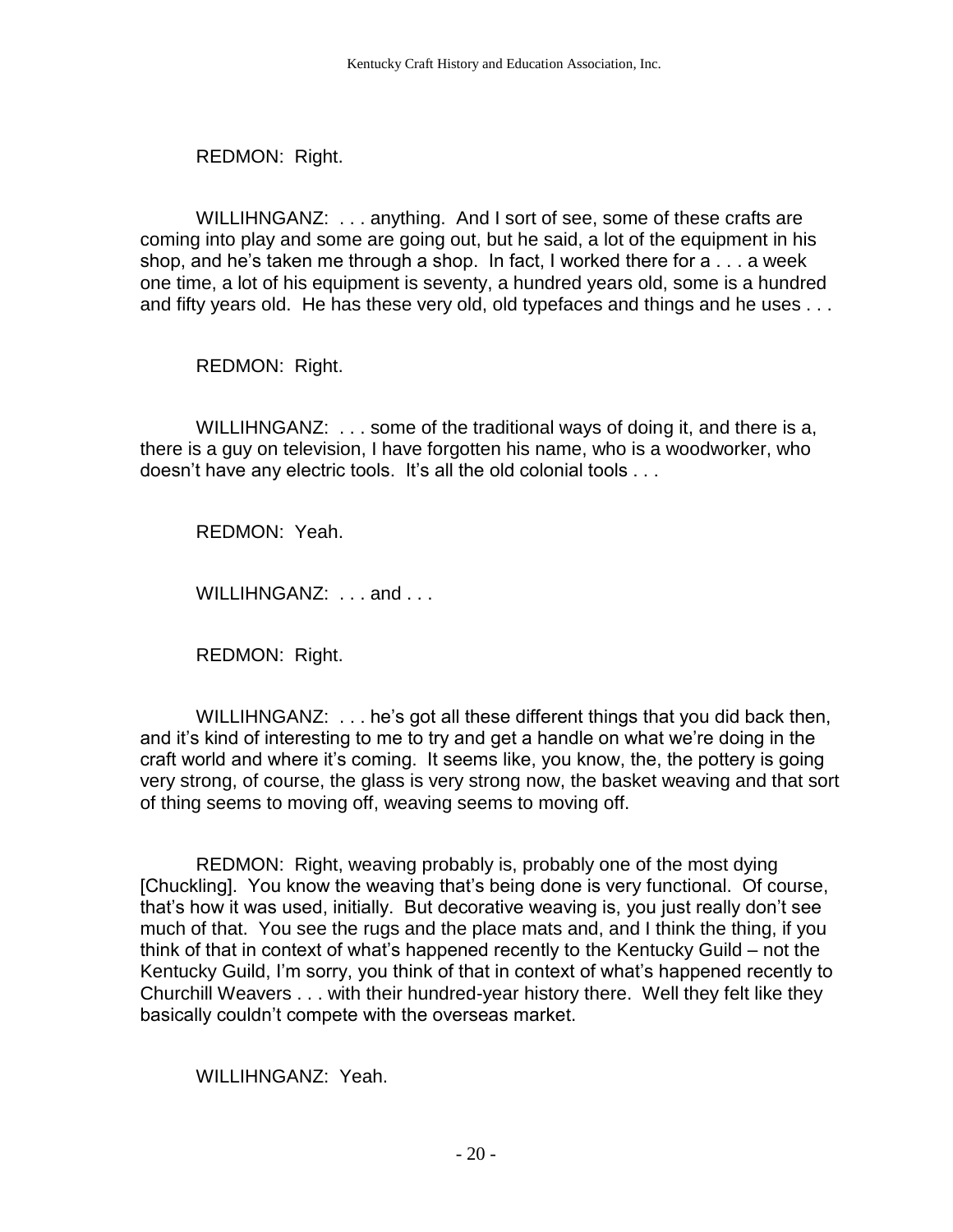REDMON: And that's a really sad story, but I don't know, you know, sometimes you can't, you can't fight it, you can't fight progress when, and, and this is what's happening in our world. There is such an expectation, everything is speeded up this easy access, immediate gratification, and the kids certainly, this is the world that they live in, and the thought that it takes that long to produce something of that you would even keep, have something that took that long to produce that you would save for years and years. We live in this kind of throwaway society. So how do we adapt to that? I don't know. I think the next generation it's going to be interesting to see, because there is not a respect or an appreciation for anything that takes very long to do [Chuckling] you know, and the games are, you know, the video games or whatever the DVDs, there is a sense that's a disposable thing. Maybe, maybe it will shift, maybe there will be a you know, kind of a throw back that will kind of – I think and I think this whole green environmental . . . theme that we're hearing, it's probably going to be the thing to change it, the idea of not throwing o . . . everything away, but of building things that are intended to last and to be kept and preserved, as opposed to it doesn't have to work for three years because it, as soon as it breaks, just throw it out and get a new one, and that's we do. So, that could have an affect on the future of this industry, and then I think that's we are affected by what's going on in society, and with technology on so many levels, you know, technology in terms of creating craft or whatever, it's a tool, just like something else. It's what you do with it that's important. So, there may be a whole new trend of craft or art that's coming out of these technological resources that people have available to them that they didn't use to have. It's affecting lots of art forms. There are ways to design and create because technology exists that didn't exist before. But does that make that, does that devalue the work, if it's quality. You still have the issues of quality versus new good versus bad, and that's certainly an opinion. But . . . I think people are and s . . . the younger generation is going to adapt to more accessible tools and technology that makes it easier to do the work that they are doing. But we are in flux, we definitely are in flux.

WILLIHNGANZ: Well, it's certainly true, and the Wal-Mart affect is so strong and so much – it's very frightening how much of our daily goods come out of China at the . .

REDMON: Right.

WILLIHNGANZ: . . . exact opposite end of the earth, and you think, there is a whole movement, I think in the foods industry, if you've read Barbara Kingsolver's latest book, 'Animal, Mineral, Miracle' . . . she is talking about how far our food travels.

REDMON: Right.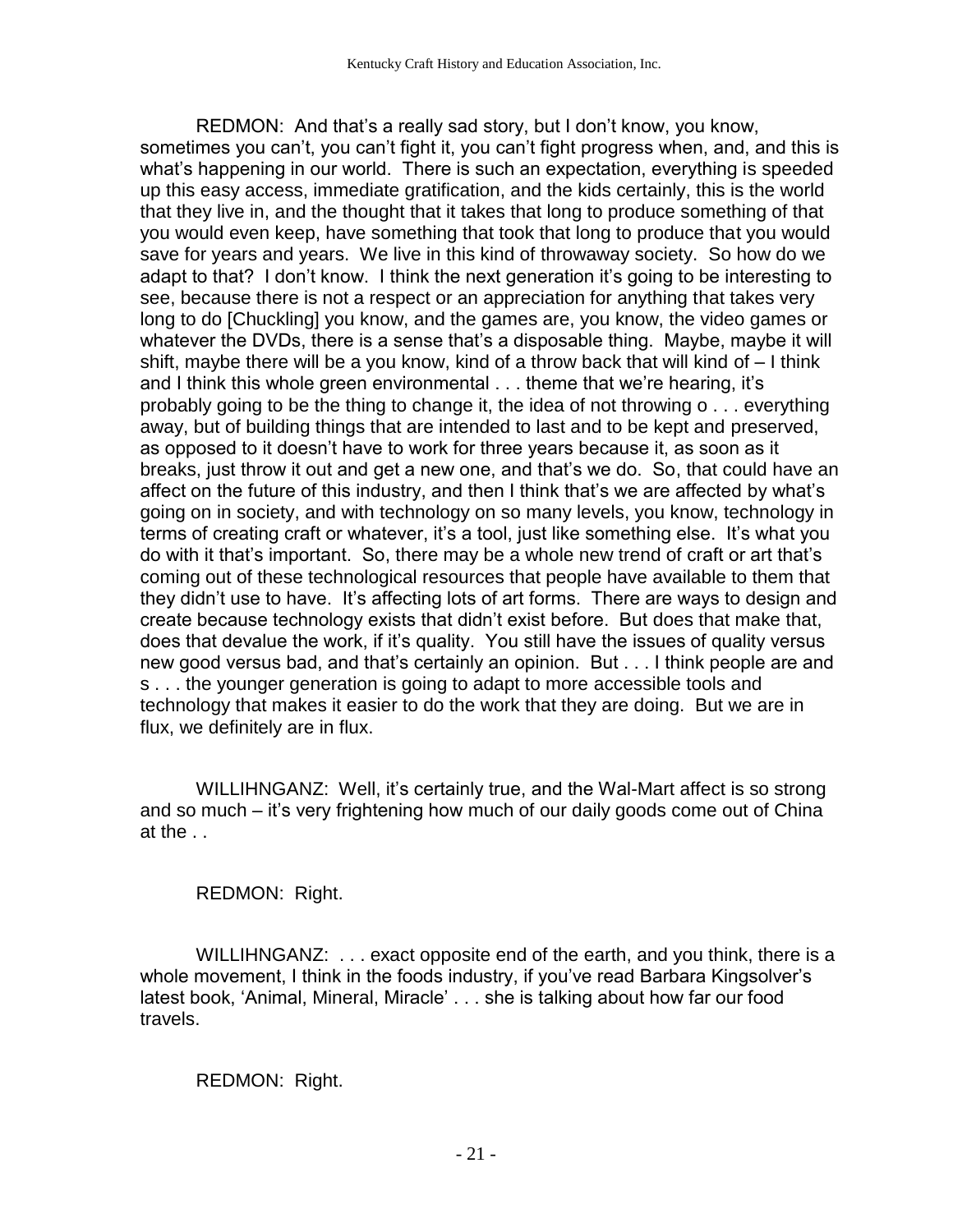WILLIHNGANZ: And it travels – a lot of it, fifteen hundred miles or more ...

REDMON: Yeah.

WILLIHNGANZ:. . . coming from South America, and from Europe and all these places, and what the cost of that really is to the environment and to us and . . . whatnot, and so there is that whole movement toward localization . . .

REDMON: Right.

WILLIHNGANZ: . . . and I am wondering if that is likely to affect the whole crafts area.

REDMON: I think it probably could. I, I see a change in terms of, we were talking about generations of people that have stayed in this field, and, and the way that they've marketed their work throughout the history of my involvement in this industry, has been to pack up your stuff and take it other places, just like you're saying. Well, what I'm also seeing is that some of those who have been doing this for twenty and thirty years are getting sort of tired of that. They are pulling back from the shows. They're finding alternative ways to make a living from their work. Maybe they're finding new markets, maybe they're deciding to teach . . . but this whole tourism thrust that we've seen is a new thing, whereas we were pushing the crafts out of the state, now we're trying to keep more of them here and use them to attract tourists to develop the, the tourism economy. So, I think there is a change there in terms of people not wanting to travel to market their work. So that could, you know, then how do we develop more of a local market for the products here? That presents a different challenge than what we've been doing in the past. It sort of gets back to what the Guild started doing when they began, taking their work to the people of Kentucky, and through the fairs and, and things like that. But, the difference has been in fifty years there is a greater appreciation now within the state for the work that's being produced here. We've seen a big change with Kentucky Craft: The Market, which is really influenced by the visibility that we had at the co... the New York International Gift Fair in the early eighties, and a lot of the buyers were coming from the northeast, coming to Kentucky to place orders, the shops and the galleries with our artists. And in the beginning it was like seventy-five, eighty percent of the shops that were attending were from out of state. In recent years, that's flopped. Now, seventy-five percent are really coming from within the state. And I thought about that and at first it was a frustration because I thought, where, where have all those other buyers gone. And then I stopped to think, well our numbers haven't really gone down, the percentage, the ratio of shops that are now buying product within the state of Kentucky has grown dramatically. And, all of the sudden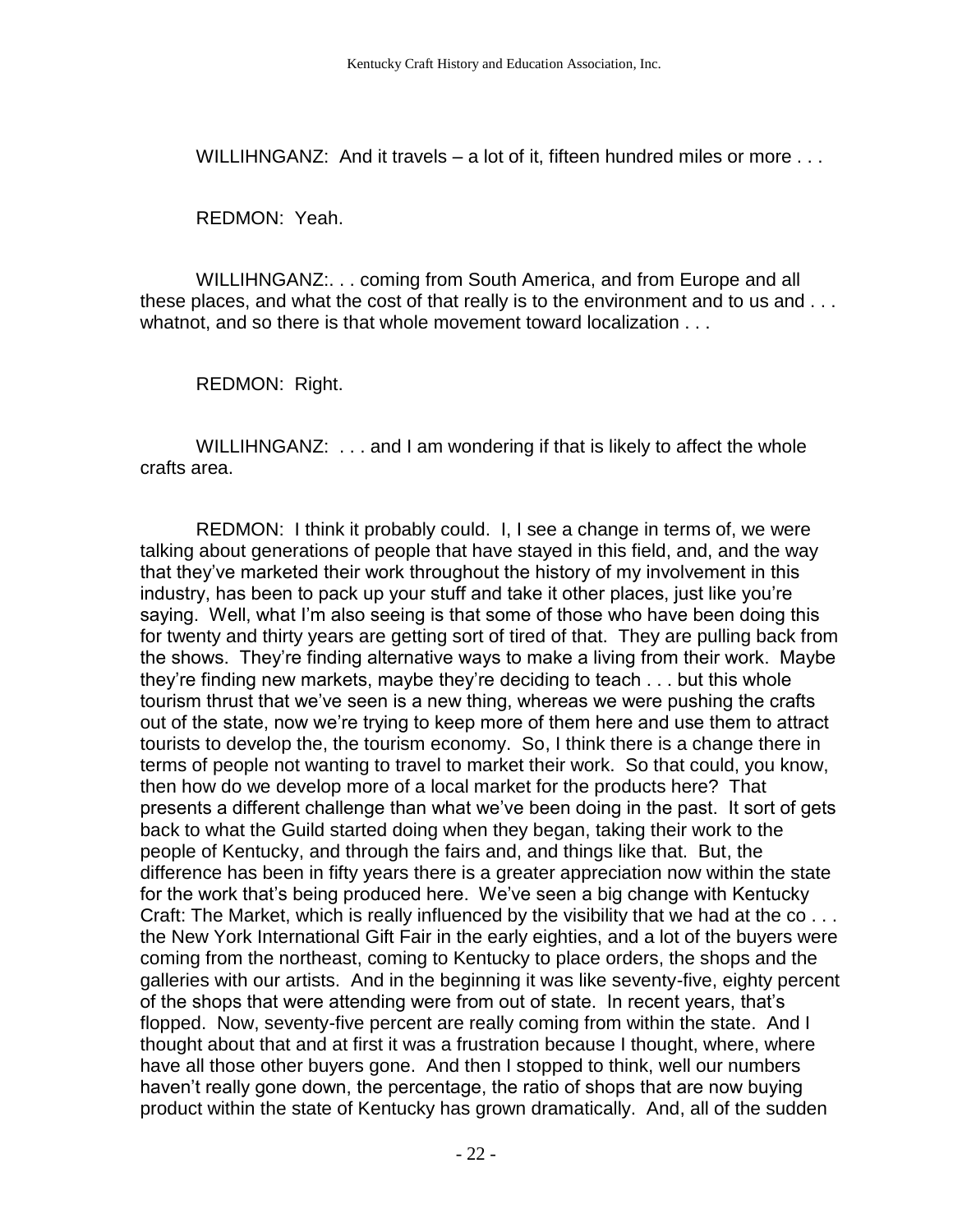it hit me, that's a success story. We've done something by actually creating more markets in Kentucky with k . . . that means we're keeping more of the dollars here when those products sell and turnover, the dollars are staying in, in Kentucky.

WILLIHNGANZ: And of course, you're right, if they bring in tourism, there is all sorts of ancillary . . .

REDMON: Exactly.

WILLIHNGANZ: . . . inference. But . . . they're tremendous.

REDMON: But, you know, on one hand, right, crafts are part of what part promoting tourism, they are not going to be the only reason people are going to come here. People will come, I mean there are groups of people that want to have that event available to them. But at the same time, tourism is, is bringing other dollars in for different reasons so.

WILLIHNGANZ: It seems to me that . . . that, the, the Guild was kind of unique in terms of focusing on educating its members . . .

REDMON: Right.

WILLIHNGANZ: . . . and not so much from an artist's standpoint but from a business person standpoint, which is the area where frankly most of us [Chuckling] lack . . .

REDMON: Right.

WILLIHNGANZ: . . . the skills to even survive regardless of their artistic abilities. If you can't conduct the business part of it . . . you can't survive . . .

REDMON: Right.

WILLIHNGANZ: ... and ... even if you are a mediocre artist, if you are good at business, you can probably make a living . . .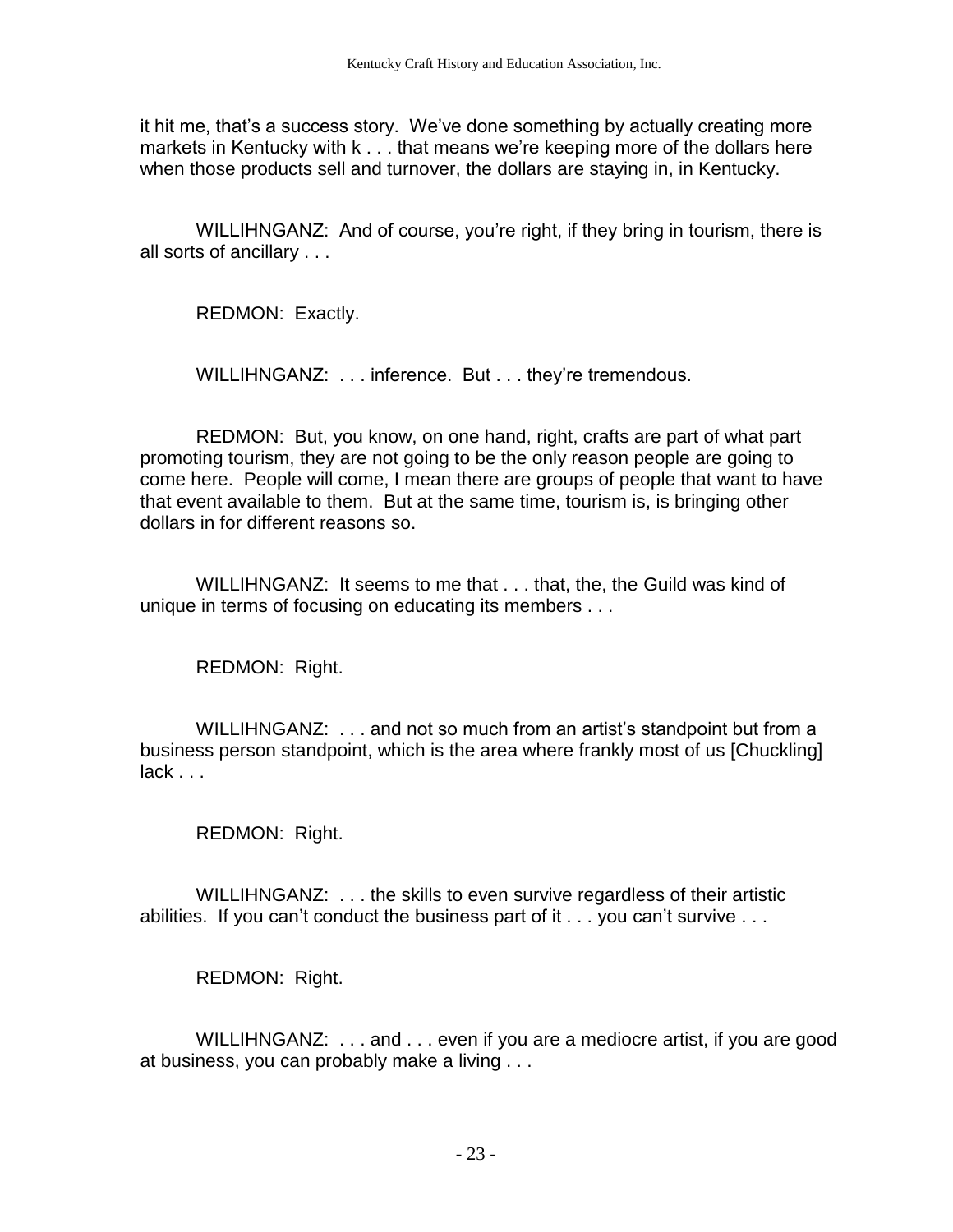## REDMON: True.

WILLIHNGANZ: ... because there is a market for that stuff. So ... so it's really interesting to me that, the tendency that's going on there. One of the things that I've sort of seen as a possible value out of . . . the increased . . . arts and crafts movement, if you will, is perhaps more engagement with young people in the school systems. Do you think we're doing enough to promote craftwork in schools? Or, should we be doing more? Or, what do you think is going on there?

REDMON: Well, I think the Kentucky Arts Council, through its arts education program, is doing much as their funding allows them to do. The fact that the core content requires a certain grounding in the arts, it helped facilitate that, but from my own personal experience and what I have seen, we probably aren't doing enough. I know there's, there's many studies that show the value and the benefits of having arts in the schools and how that affects students abilities to learn and, and being successful in other areas of study like math and science. But, probably we are not, even though it's still a requirement, and I don't know, I couldn't you know, I am not the person to ask, but . . . you know, the Guild has done some of that work, the Kentucky Craft Marketing has done some of that work, we have had a training program at the market for probably ten years now to provide some training to teachers in how to utilize craft and art as part of presenting the core content in the, in the schools. And, it's always been a very popular session, it's usually full, we've expanded it and year after year it's continued to grow and the interest has stayed. So, we know there is a demand or the tea . . . the teachers wouldn't be coming, the fact that they are required to teach that as a component. But, it's usually integrated within the curriculum. The arts are sort of woven into other areas. We have this discussion sometimes about arts for arts sake, and as opposed to just using the arts to do other things. So, I think it's a little bit of both. The National Endowment for The Arts has started this 'Poetry Out Loud'; program, which all the states get funding to . . . administer where they're promoting an appreciation for poetry by having kids learn and recite . . . the work of, of you know, our established writers, and they get to compete nationally and I think the goal in that is to inc . . . increase the awareness of writing and, and poetry as an art form. So, I think there is pockets of it that are happening all over, but whether we're being entirely successful, I don't know. I'm sure anyone in the arts field will probably say, we can do much more.

WILLIHNGANZ: What do you think the Guild should do in the years ahead?

REDMON: (Sighs) well, that's a really good question. I think the Guild's struggle so much to maintain their, their leadership. I've always said, I think if you ca . . . they could just find the one thing that they can do well, and, and sustain that successfully, that they would be doing a lot . . . to find where they fit, where the Guilds fits in the current picture of what's going on around the state with the different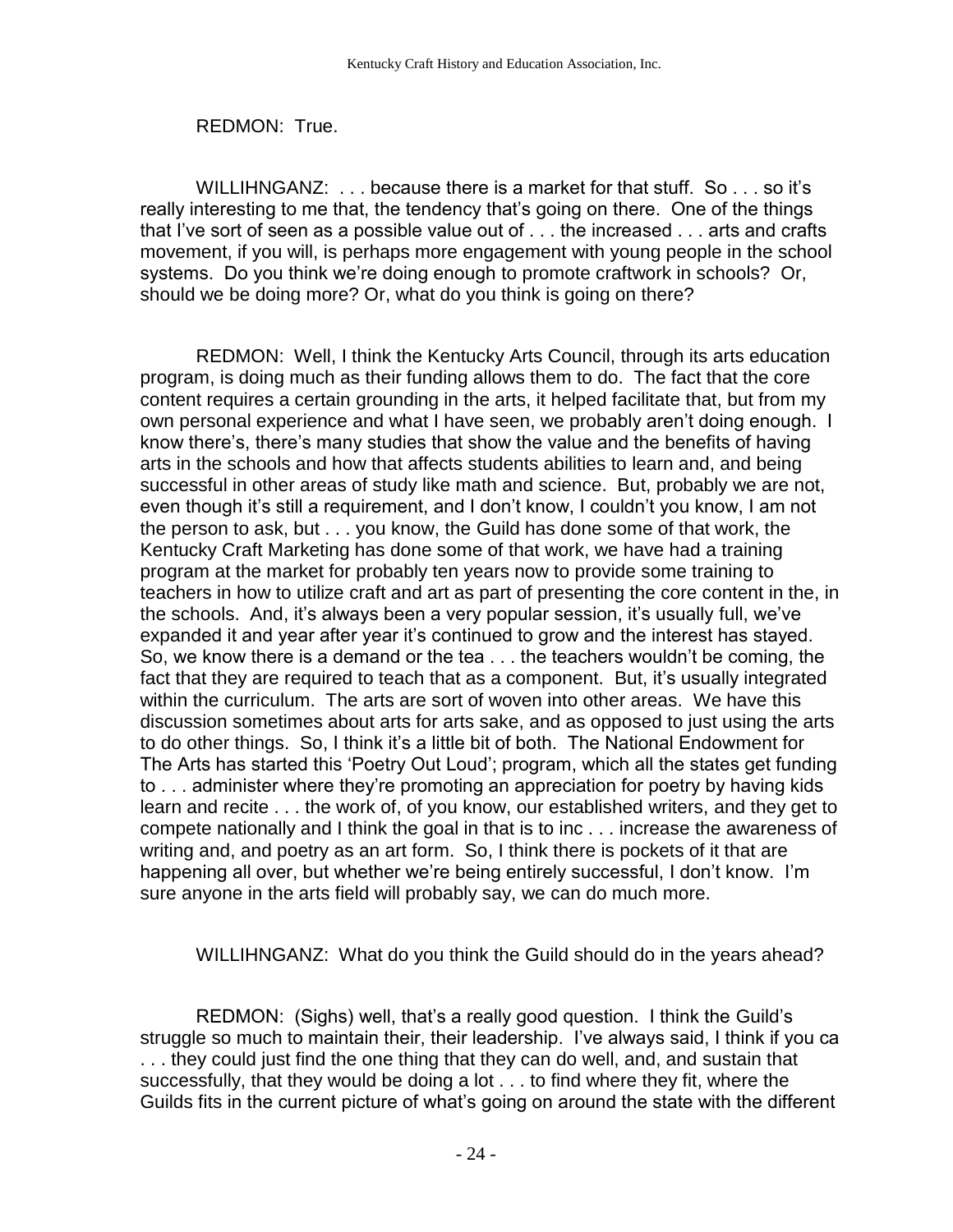organizations. I've often felt that the Guild could be the voice for the artist, that there is probably the potential for them to be almost an advocacy group that could be the ones to support help encourage ongoing funding in these programs that you talk about, because they are the one organization that represents the artist. It's governed by them, for them, and if you have administrators in programs trying to advocate, it's different than if the artists speak for themselves, and I think there is a real role. I've always felt like there is a real role . . . for the Kentucky Guild to, to be an advocate for the artist and to do more advocacy work.

WILLIHNGANZ: Oh, okay. Well . . .

REDMON: That's a very interesting discussion [Laughter – Redmon and Willihnganz]

WILLIHNGANZ: Yeah, we've gone a little . . .

REDMON: The philosophical . . .

WILLIHNGANZ: . . . out of field, but I think that's, it's really relevant to what, what is happening in the state and it's important, it's important to think through where we are going with all of this. Because . . . we got a real heritage here, and some of what, what I see happening here is very exciting and very interesting and ... . I'd like to see it promoted, and I hear people saying you know, that's the Guild is really sort of falling apart and we're getting older artists who are . . .

REDMON: Right.

WILLIHNGANZ: . . . dropping out and we don't know where this is going to go and . . . we are all going to be Nintendo players and . . . well, that's sort of an art form, but I am not sure I really consider it a craft [Chuckling], and . . .

REDMON: I think it's also really important, and I had hoped to foster this a little more than I was able to in my role. But, I think the groups that do the similar work have to be working together, probably need to be communicating more and planning together, so that we are, you know, strong as a unit, moving in the same direction, so that we know what each other is doing and that it's a cohesive effort, and I think a lot of that has happened. There has been pretty good working relationships with what's also happening now, there is a shift in leadership. There has been a lot of job changes in this field, and across the state in recent years. So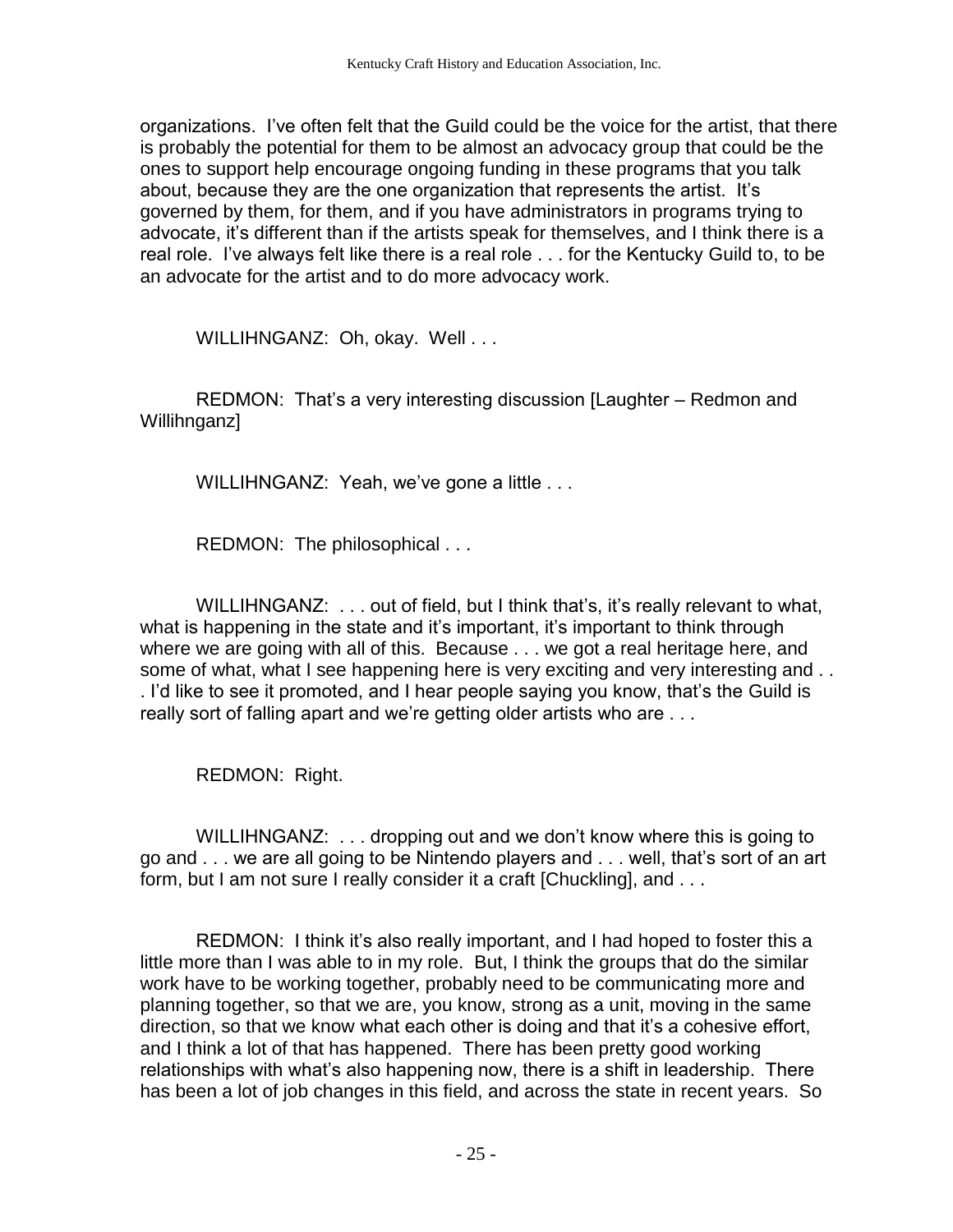we've sort of have a new group . . . of administrators they – it's not really new, but they sort of play musical chairs, everybody has sort of, you know, moved around and . . . there is only so many arts jobs in the state so, people move from, from one to the other. But, I really feel like that sort of effort to make sure that we are working together and not, and in anyway competing or at odds with one another, and that we sort of talk about . . . to get together and talk about these issues and figure out what we're going to do in Kentucky to address the changes, because we are setting here, really on the kind of edge of I think big changes coming down the pike.

WILLIHNGANZ: Can you talk about what the dynamics of those changes are?

REDMON: Well, they'd be the economy, you know, the changing . . . landscape of private support. It seems like every organization that you're involved with is struggling with how to get funding, you know, in the states, money has been tight in recent years, and the age changing the focus somewhat at how they fund groups. They have more mandated programs and less sort of just money that people can use, and that's what we were feeling even at the state level that we are being mandated to do more things, so there is not much discretionary. So, what people end up doing, they end up adapting programs to where the funding is going, whatever, you know, what other s . . . societal issues are leading funders in these, into a specific focus and organizations have to evolve. They want to continue to receive the funding. They have to move in that same direction, so if you're going to, you kind of need to get ahead of that and not because somebody reacting to it. But, be aware of it as it's developing in being able to respond to it. So, it really always means that you constantly have to adap . . . adapt and grow. We can't, no one can, be static anymore. Funding is tight. I think the political landscape, the economic landscape, the issues of technology, the issues of the next generation, these are all things that are affect – affects everything that's going on. It also affects the – we are not immune . . . from what's going on in the world in all the areas, and everybody has to adapt.

WILLIHNGANZ: Whoa. Okay. I think that's pretty much all [Chuckling] I...

REDMON: That's a lot.

WILLIHNGANZ: ... (have in terms?) that's a lot ...

REDMON: I hope you get . . .